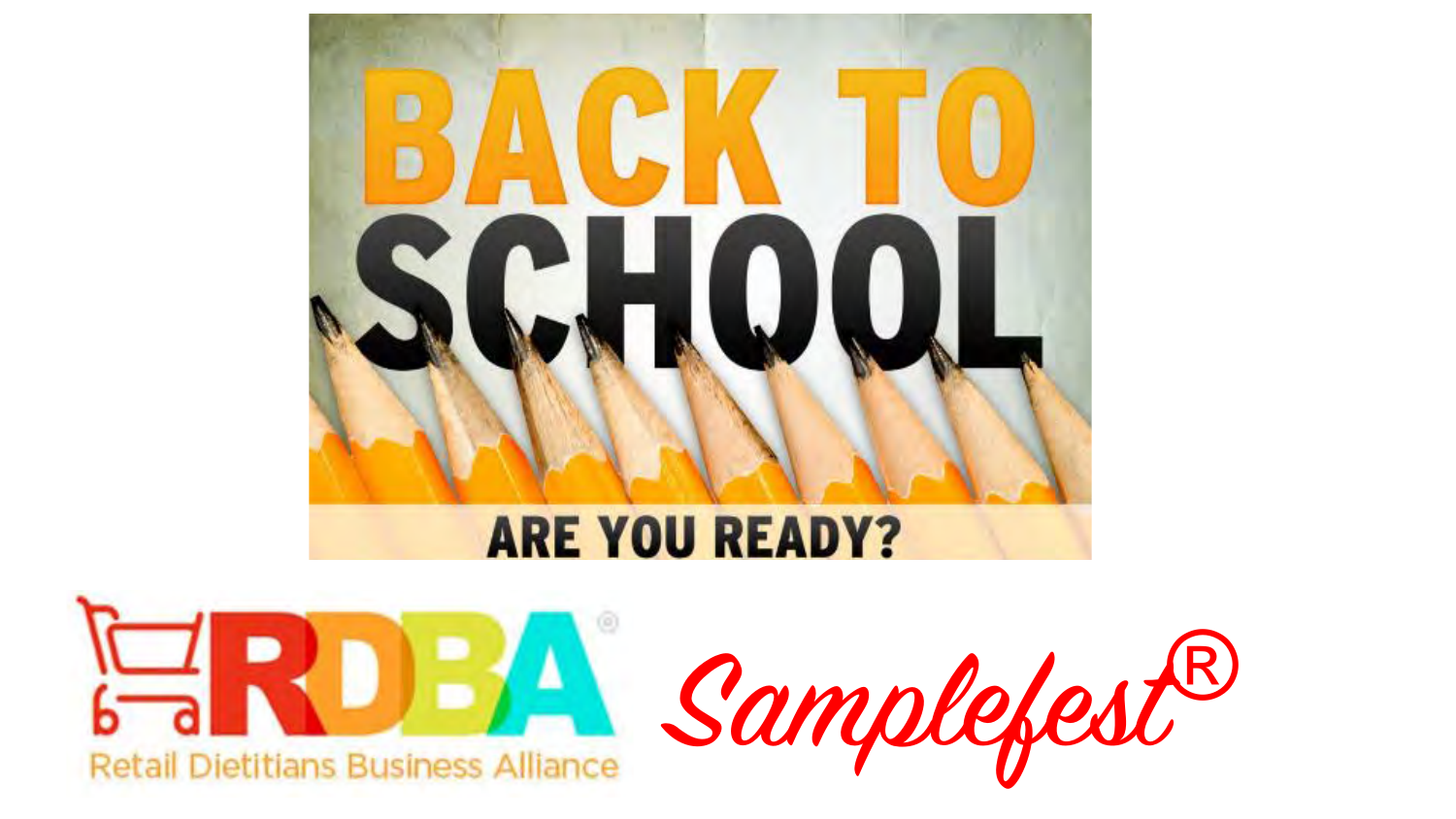# **Retail Dietitians, get ready! The bell is about to ring for Back-to-School**

Back-to-School is important for its sales impact and your opportunities as a Retail Dietitian:

To the store.

To shoppers – in-store, in the community and online.

To how managers and executives think of you as a business-building professional.

To your career.



*Back-to-School opportunities exist with preschool to college students.*

**Food-based retail dietitian programs help supermarkets lead in back-to-school by engaging shoppers, driving repeat trips and enhancing loyalty.**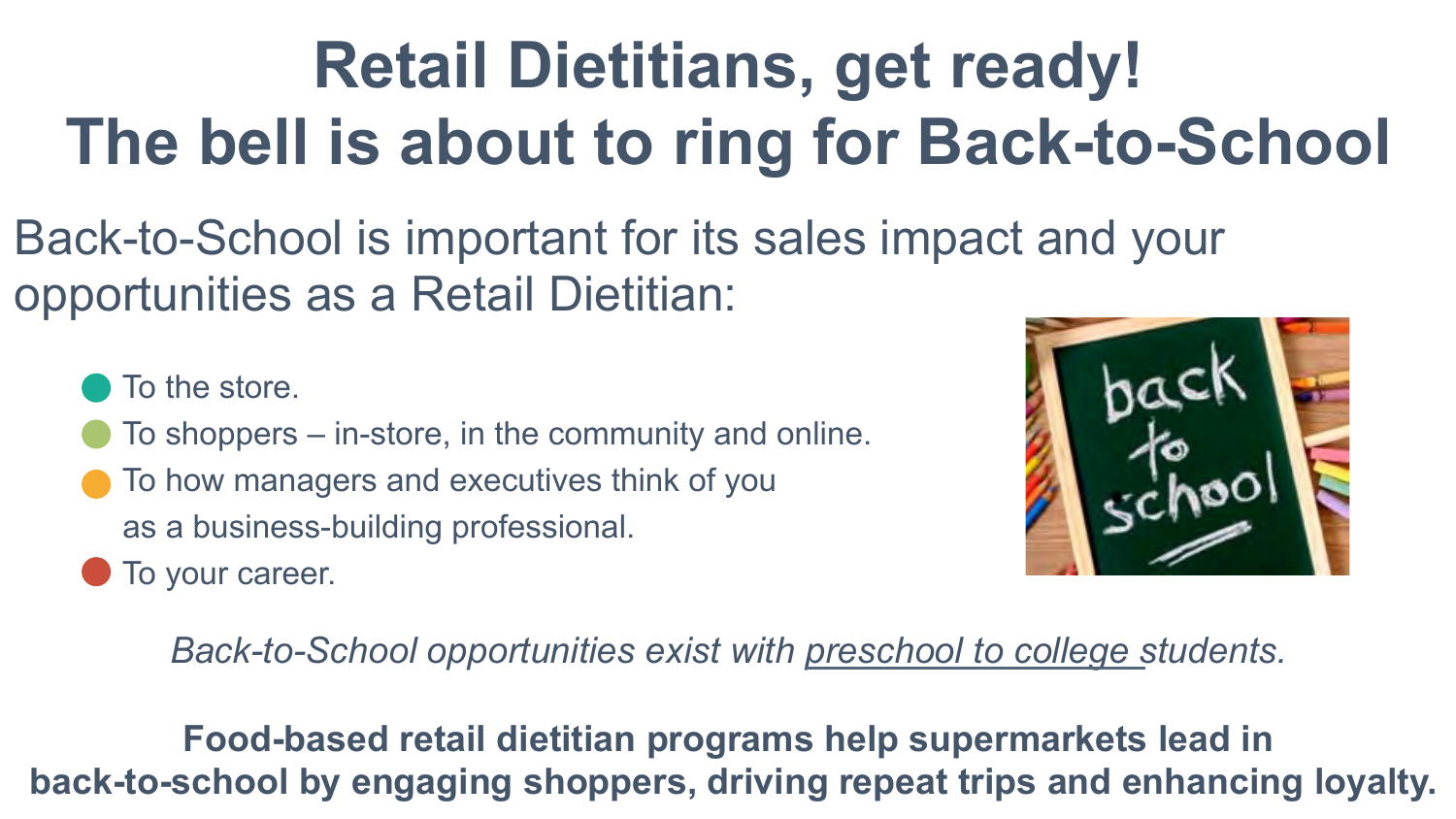As a retail dietitian, it's essential for you to keep pace with the launch of new better-for-you products in your stores and to consider how you can bundle products under important retail selling seasons. To help you meet these needs, the Retail Dietitians Business Alliance (RDBA) has launched Samplefest®. This program bundles new products with product information and sales/merchandising insights into one convenient mailing exclusively for our retail dietitian members.

The theme of our first Samplefest® is back-to-school, providing new suggestions and ideas for meeting your shoppers' needs and growing your business during this important shopping seasons. Enclosed in this bundle, you'll find:

- Data and insights on the back-to-school shopper
- Suggestions on how to leverage these insights and meet the back-to-school shoppers' needs through your programs and services
- Samples of new products from RDBA sponsors
	- Town House® Pita Crackers and Hummus Snack Box
	- StarKist<sup>®</sup> Thai Chili Style Tuna Creations pouch
- Information from sponsors on new products
	- House Foods Go Umami™ Baked Tofu Bars
	- Naked® Pressed Juices
	- Quaker® Overnight Oats
- Recipes for use during in-store food experiences, media spots, classes and more!

As we continue to grow our Samplefest<sup>®</sup> program, you'll see bigger bundles, more new products, and continued inspiration for meeting your shoppers' needs and helping sales grow at your company. RDBA's goal is to provide services that make you more effective in your role, including Samplefest<sup>®</sup>. In two weeks, you'll receive a survey asking your input on Samplefest<sup>®</sup> and how well effective it was in providing new ideas and introducing you to new products. We thank you in advance for sharing your thoughts on how Samplefest® can be improved.

Thank you for your ongoing membership in and support of the Retail Dietitians Business Alliance!





Phil Lempert **Annette Maggi, MS, RDN, LD, FAND** President & CEO RDBA Executive Director phil@retaildietitians.com Annette@retaildietitians.com

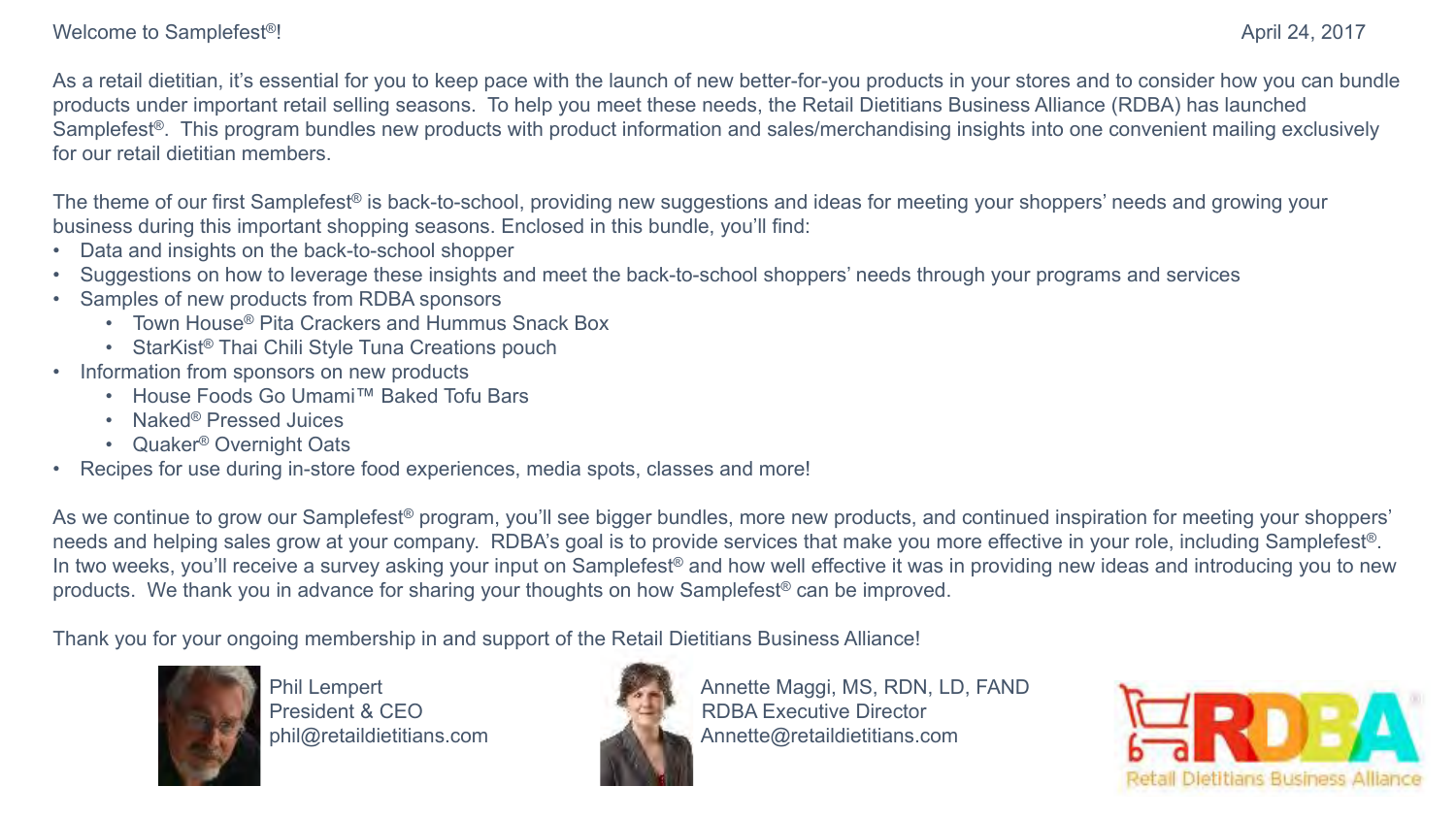### **Back to School Samplefest® Table of Contents**

| $\bullet$ | <b>BTS Shopper Insights</b>                                   | page 5  |  |
|-----------|---------------------------------------------------------------|---------|--|
|           | • BTS RD Program Launch Timing                                | page 9  |  |
|           | • Categories of Focus                                         | page 14 |  |
|           | Implementation Strategies to Capture BTS Shopper Market Share | page 16 |  |
|           | • Video Engagement of the BTS Shopper                         | page 30 |  |
|           |                                                               |         |  |

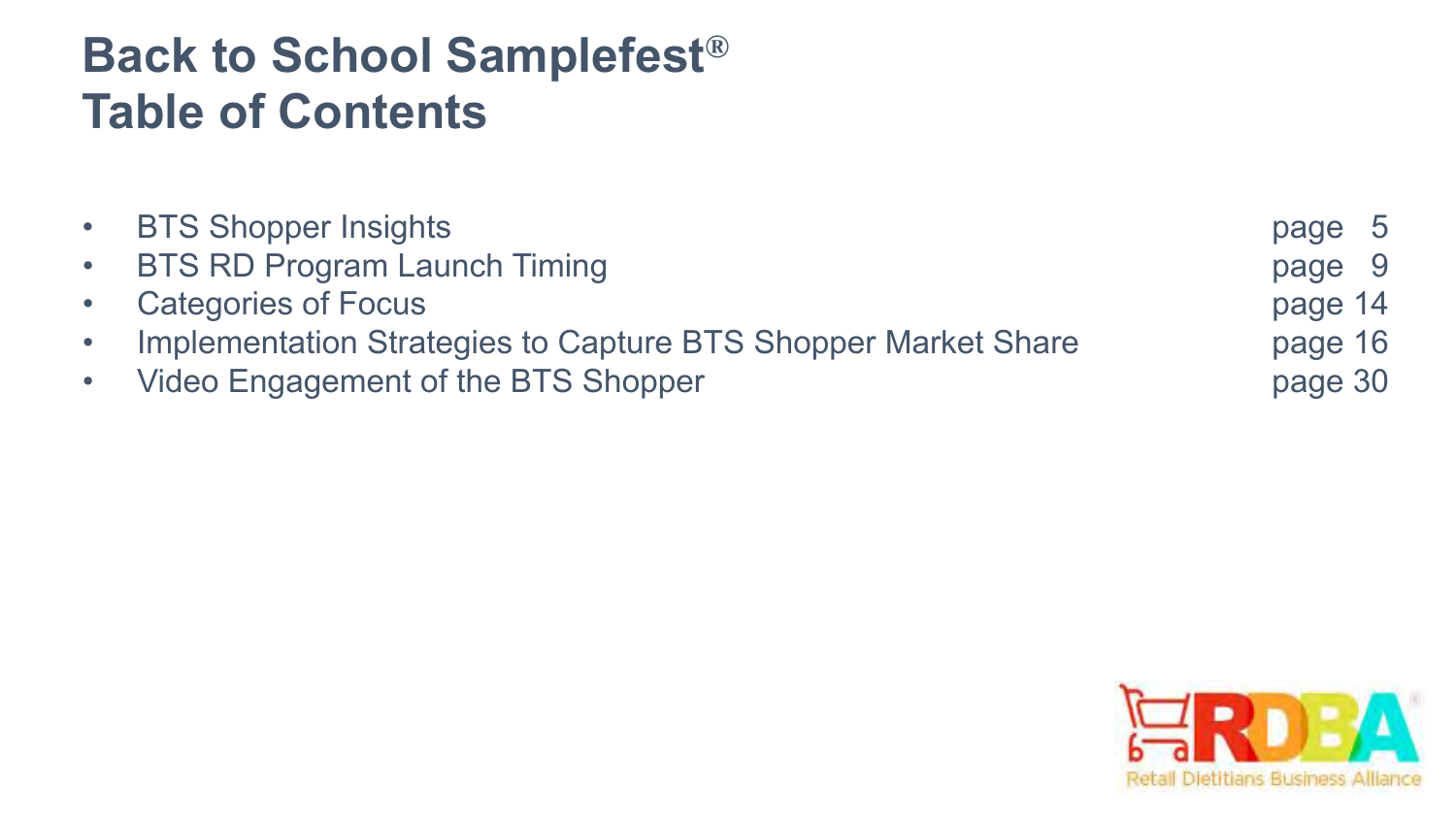### **Back to School is one of the biggest selling seasons of the year in all of retail.**

*Wide-ranging family needs drive Stock Up Trips, the most valuable ones for stores.*

### BTS and College spending reached **\$75.8 BILLION** in 2016.



The big impact Retail Dietitians can make is in FOOD CATEGORIES that students consume the entire school year.

College consumers spent about \$5.8 billion on food items in 2016.

Source: National Retail Federation's annual survey, conducted by Prosper Insights and Analytics, 2016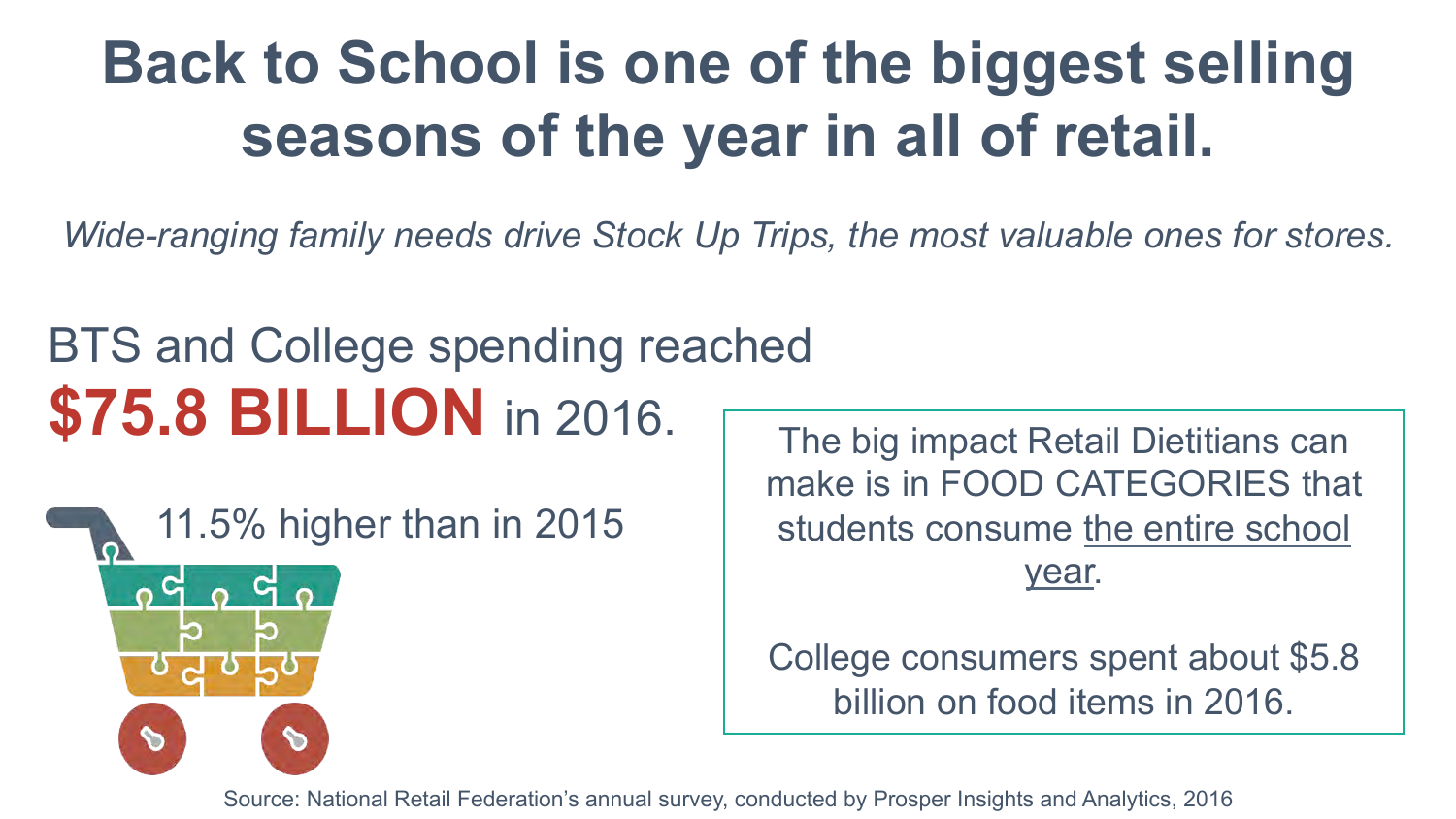

**48%** of parents are influenced by coupons, up from

**43%** last year and the highest in the survey's history

**39%** take advantage of in-store promotions and **33%**  use advertising inserts

For those who started shopping early **50%**  of their purchases were influenced by coupons, sales and/or promotions

National Retail Federation's annual survey conducted by Prosper Insights and Analytics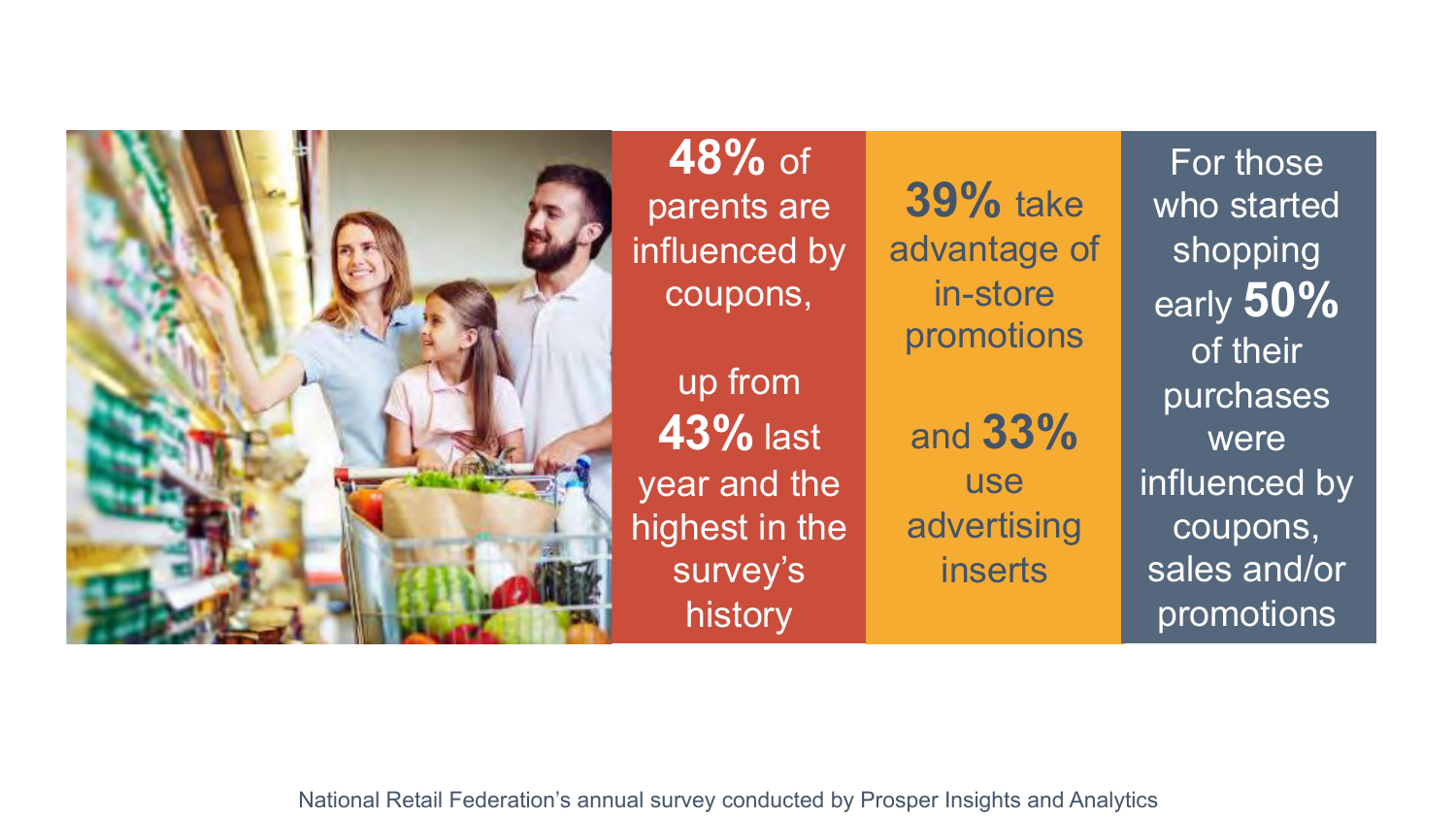

*"The budget-conscious consumer is not forgetting about price, quality or value, and we continue to see this when it comes to back-to-school shopping."* 

*"That is why many parents are taking advantage of shopping early, scouring ads and websites for the best deals, and taking advantage of free shipping with online purchases."* 

#### **- Prosper Principal Analyst Pam Goodfellow**

National Retail Federation's annual survey conducted by Prosper Insights and Analytics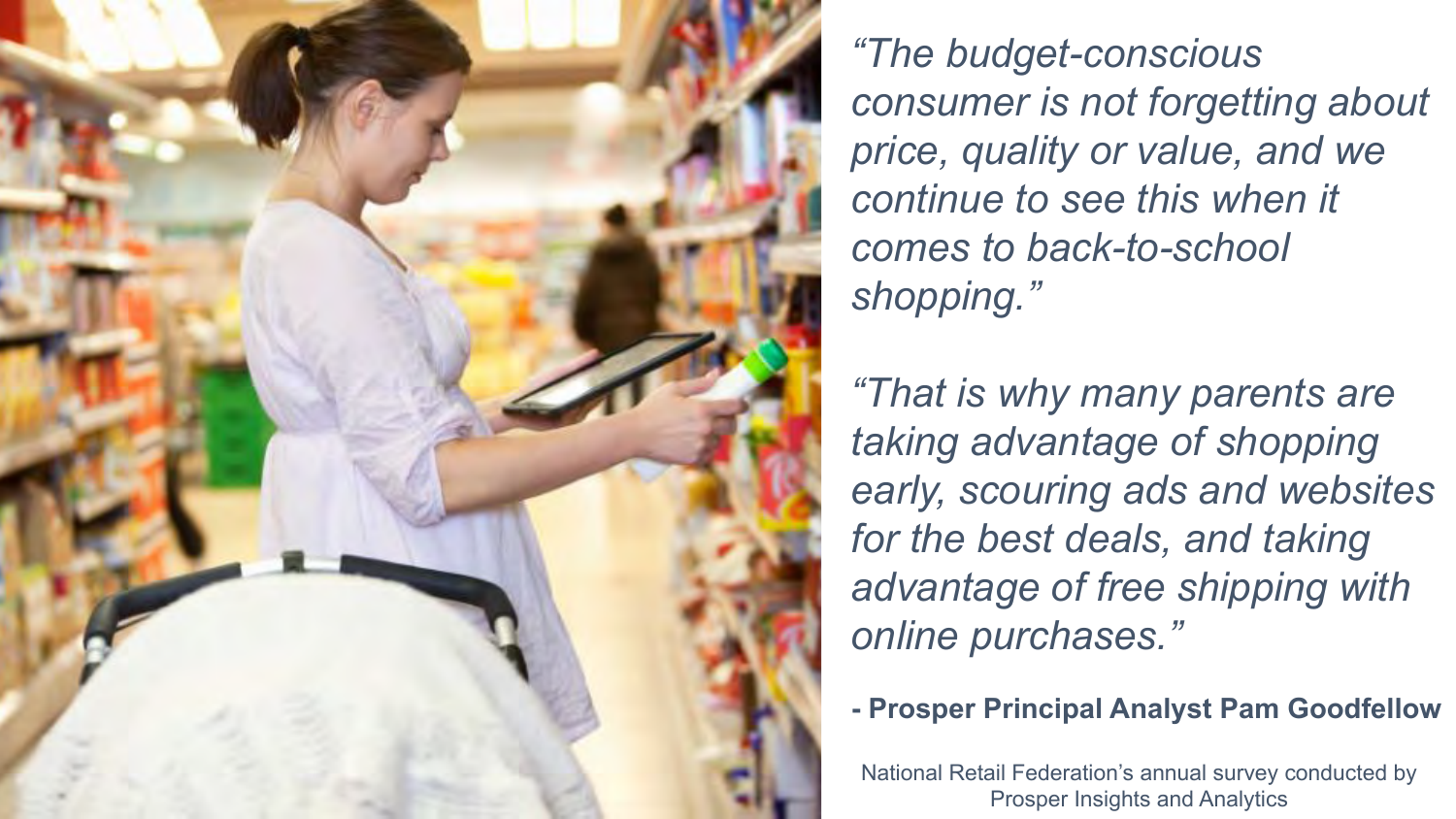### **Industry data show more parents are shopping online, however, approximately**



### **of parents engaged in 'back to school' shopping, plan to purchase 'in-store.'**

*Rakuten Marketing Digital Insights Report* for the 2016 'back to school' shopping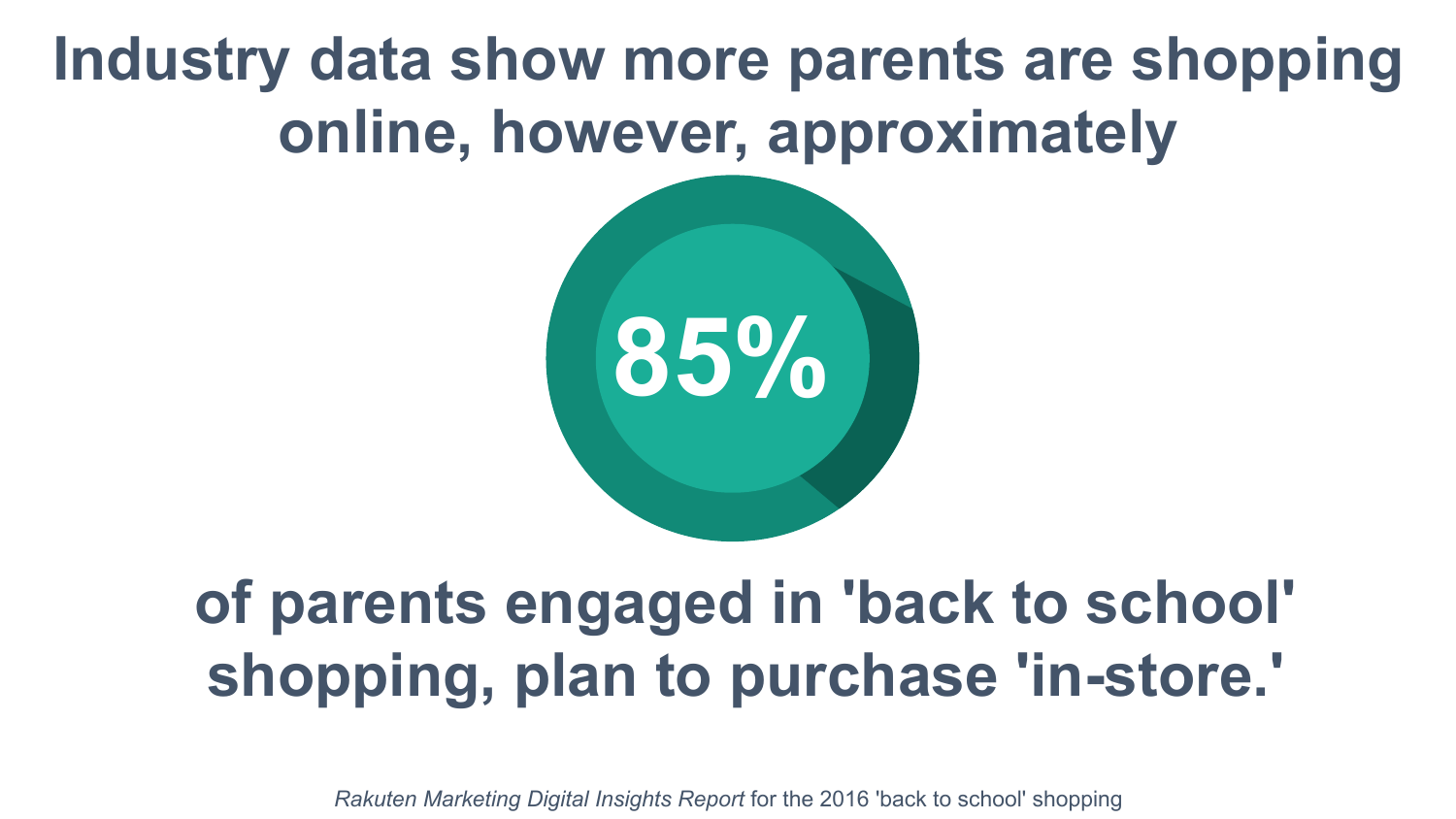Competitive pricing is **five times more** important to parents than brand name goods, shopping convenience and shopping channel.

*August is historically the peak month for 'back-to-school' shopping… So mid-July is the time to reach out with your programs!*

*Rakuten Marketing Digital Insights Report* for the 2016 'back to school' shopping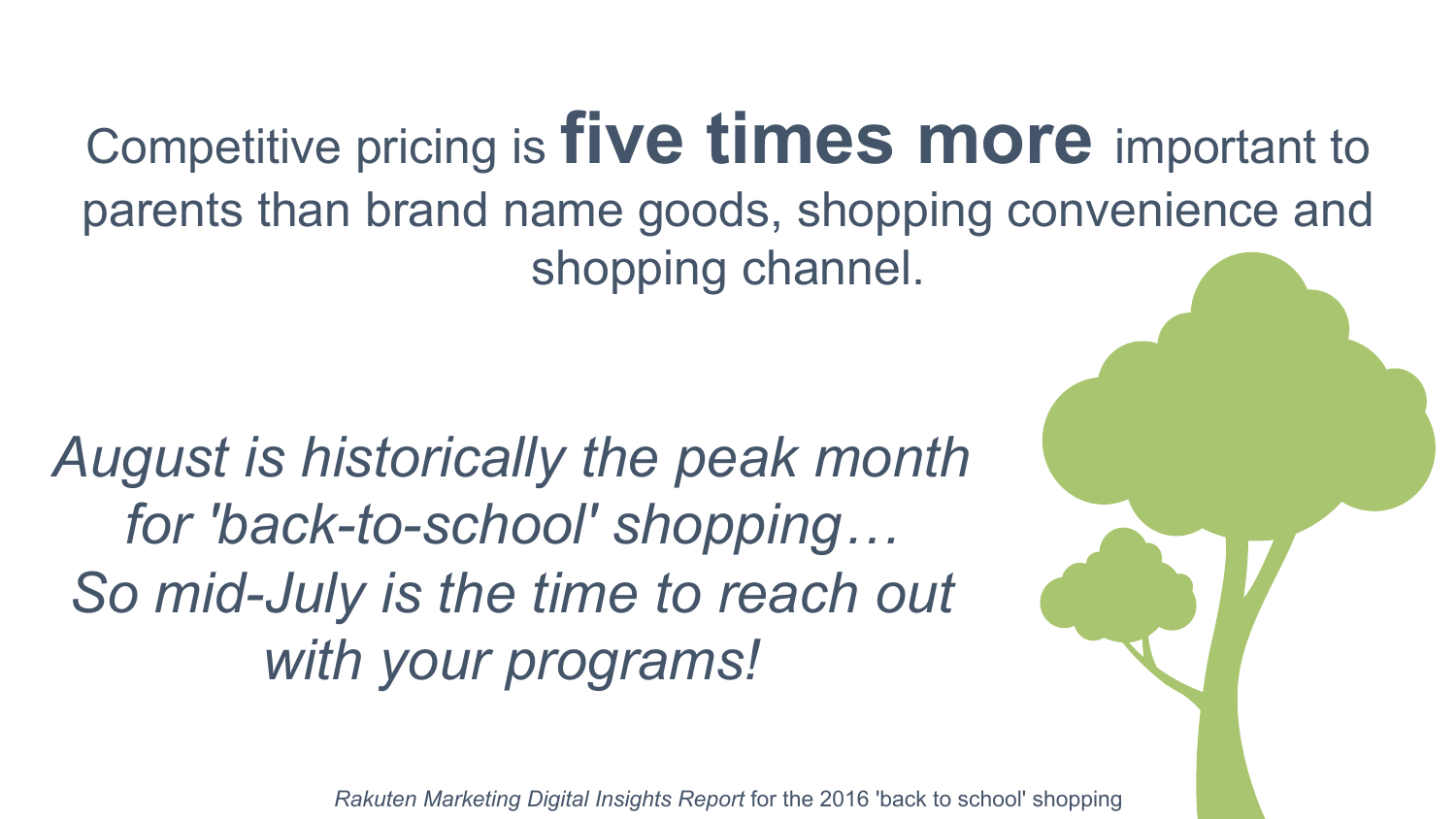### Where consumers plan to shop for back-to-school



2016

VRF Back to School Spending Survey, conducted by Prosper Insights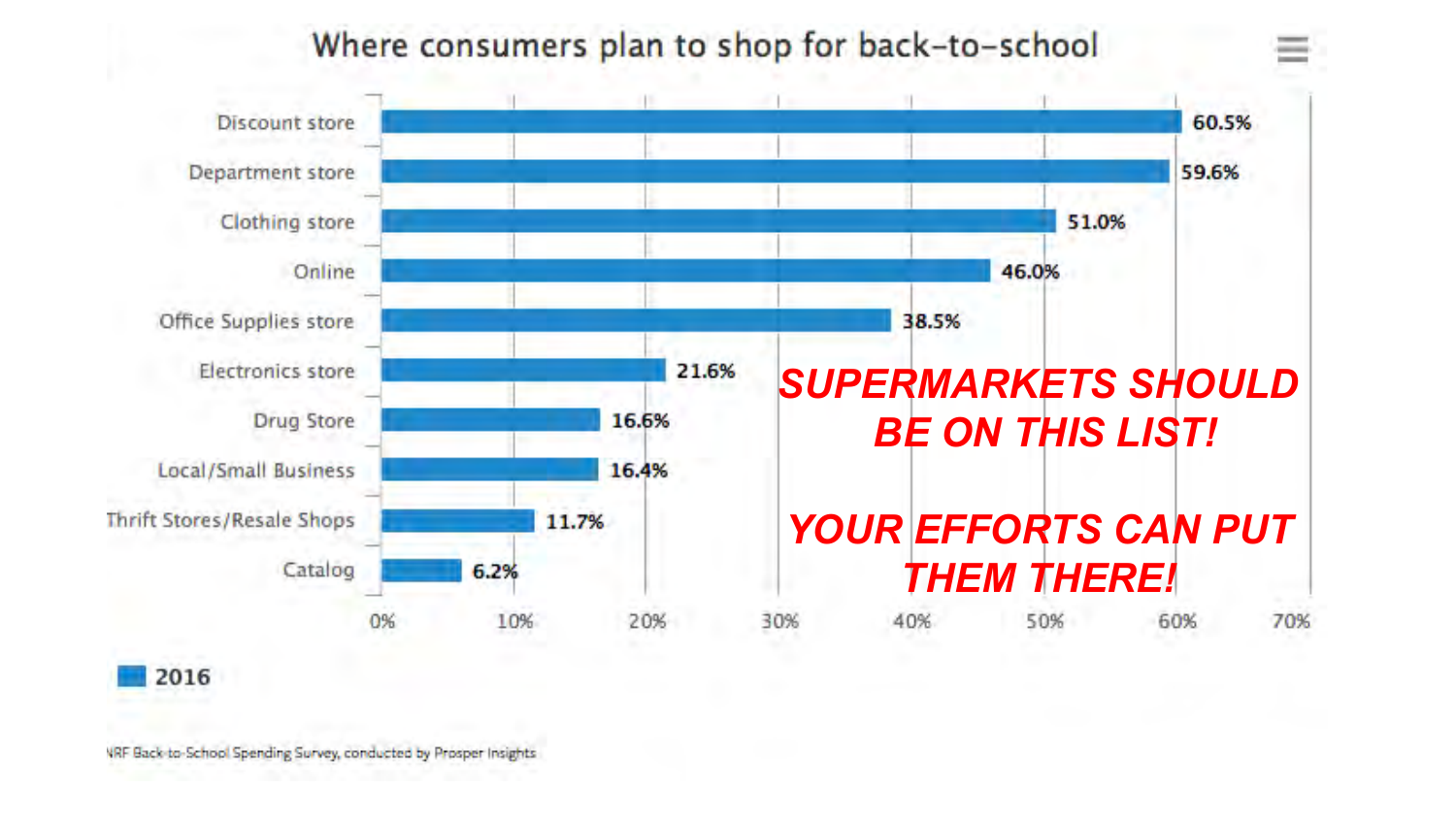

#### NRF Back-to-School Spending Survey, conducted by Prosper Insights & Analytics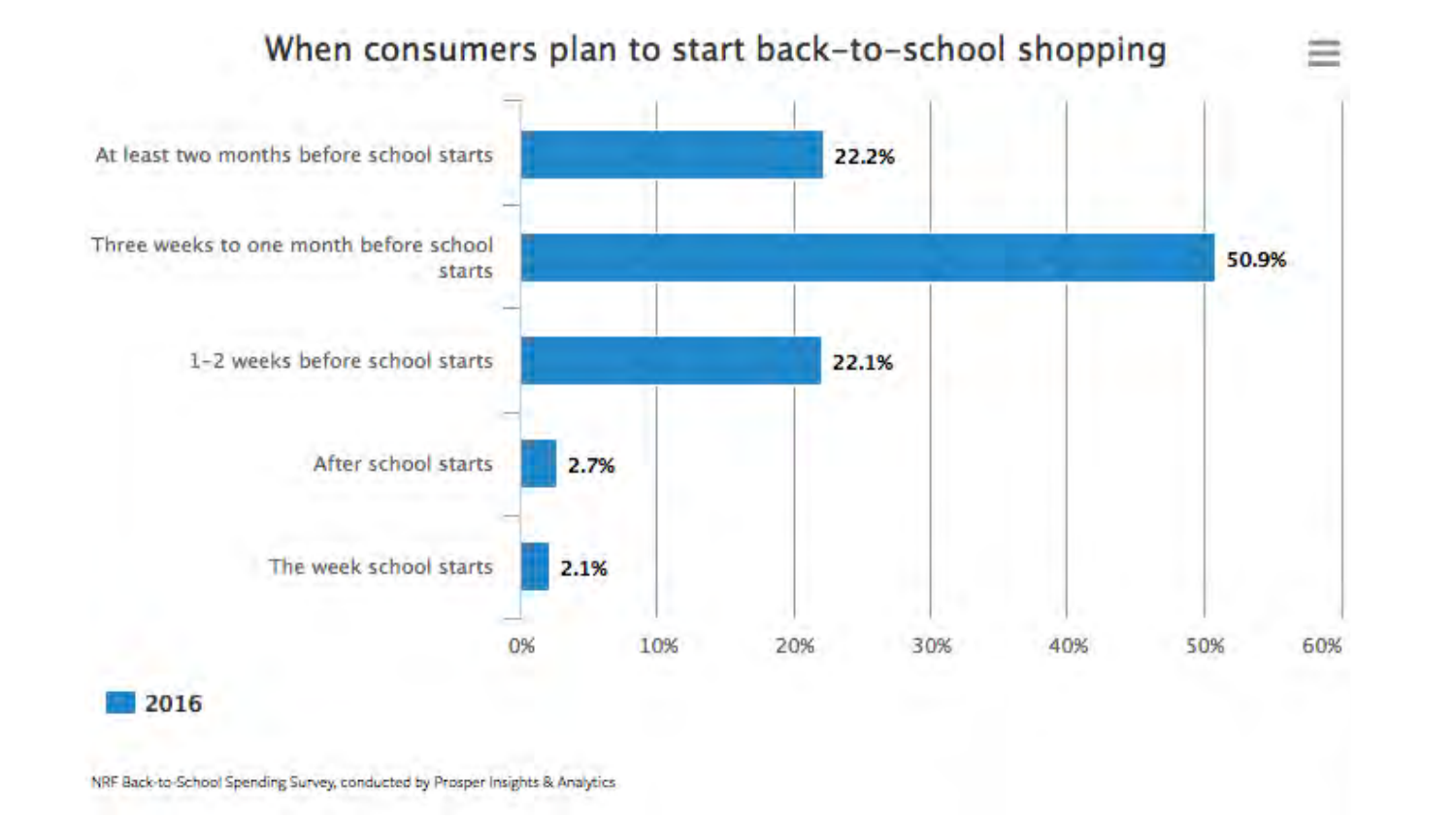# **Early to BTS is a major success step to take**

*Stores that win over student households in the summer can reap sales through the entire academic year.* 

**3 out of 4 U.S. families tackle their BTS shopping lists earlier than ever**



National Retail Federation's annual survey, conducted by Prosper Insights and Analytics, 2016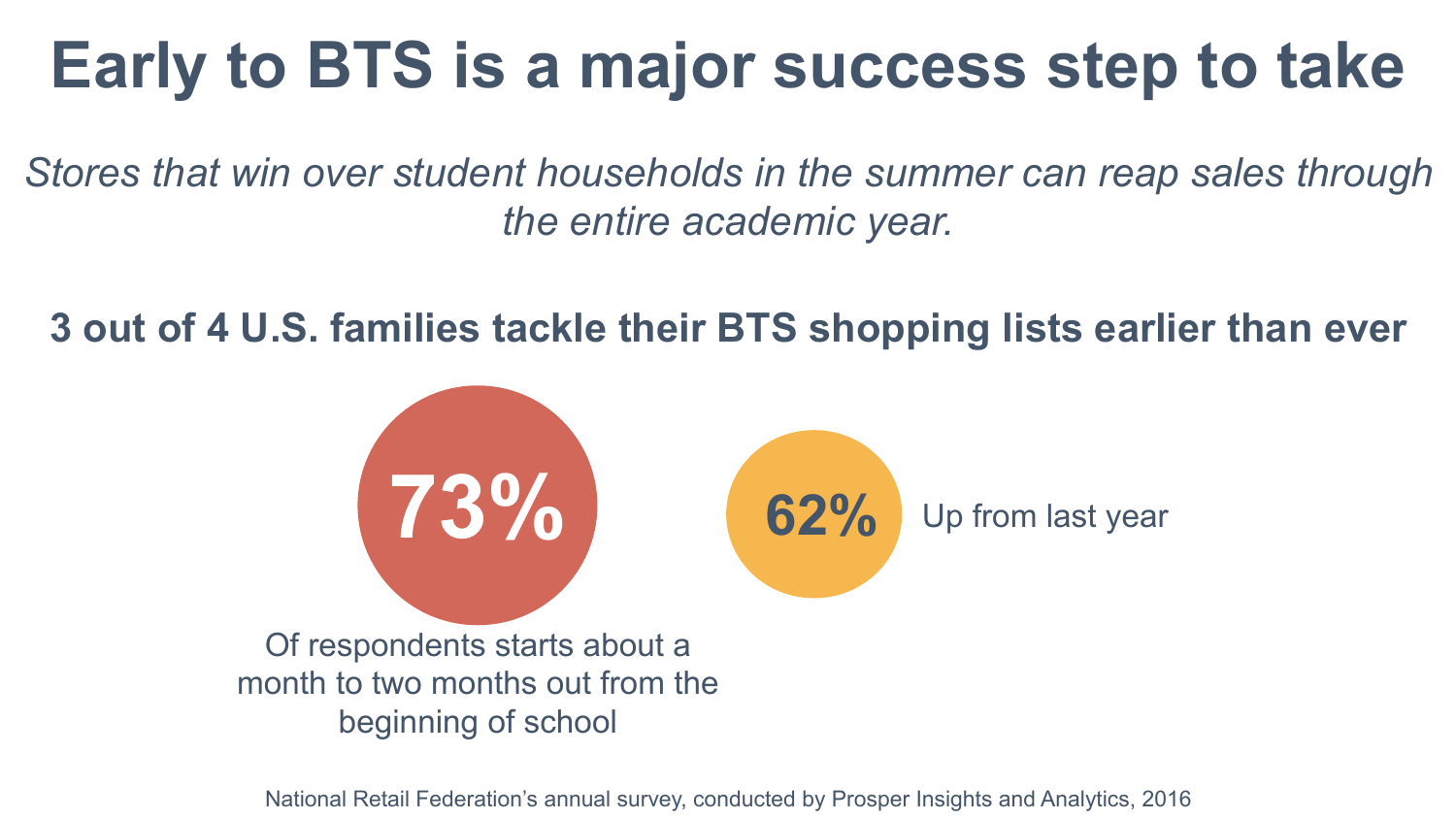### **Be set to launch programs in July**

*BTS is on shoppers' minds well before the school year starts* 



### **Establish your Retail Dietitian Back-to-School presence by mid-July. Ramp it up through August and September.**

Source: Google search data Jan. 2013-July 2016, U.S.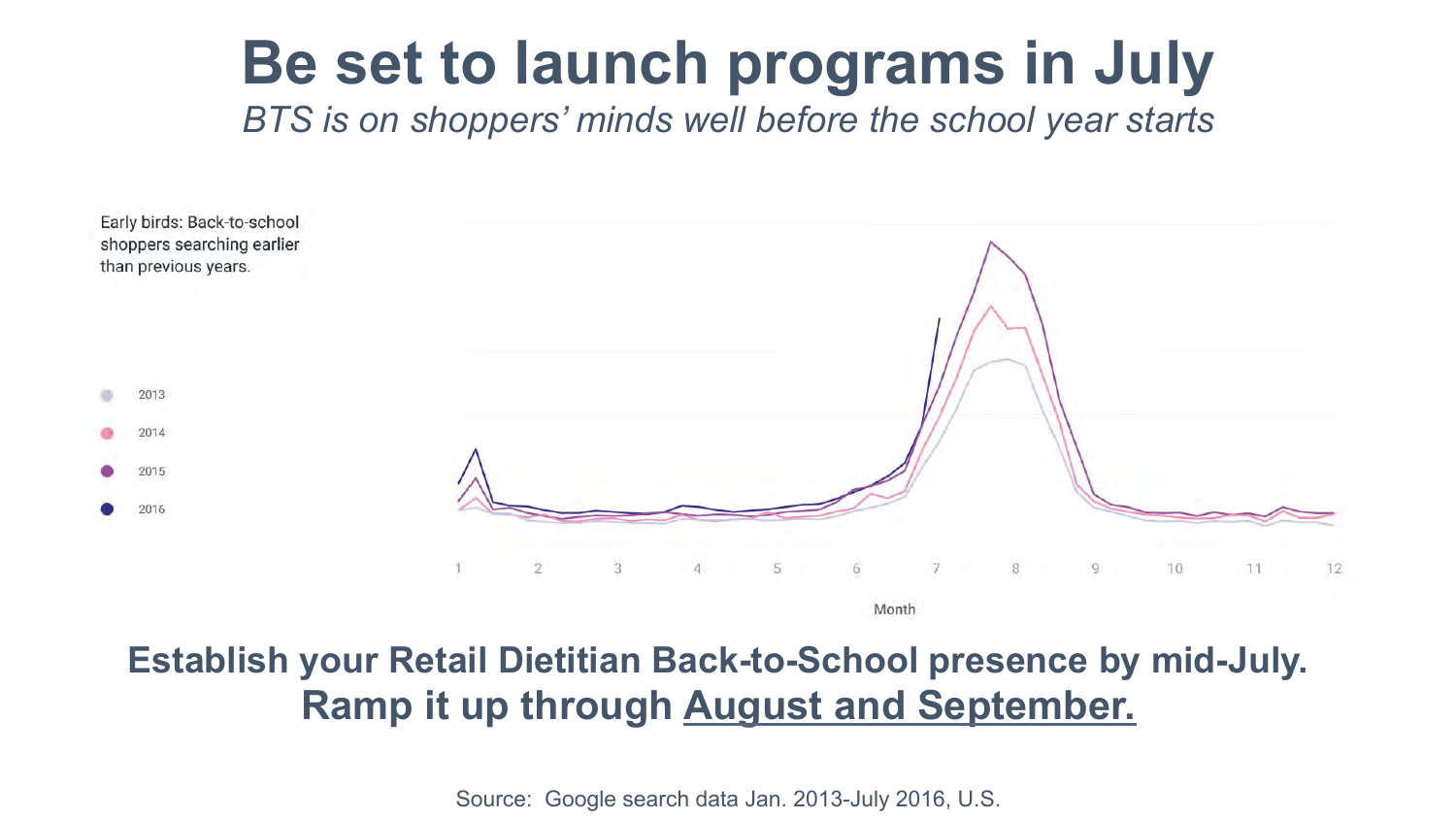# **Where to focus your efforts**

RDBA has identified the **food & beverage categories that reach peak sales during BTS season months -** sales are higher than usual during August, September and October, and often maintain a robust sales pace throughout fall and winter.

These data points create a road map of the food & beverage categories where Retail Dietitian initiatives can make the biggest differences in store performance.

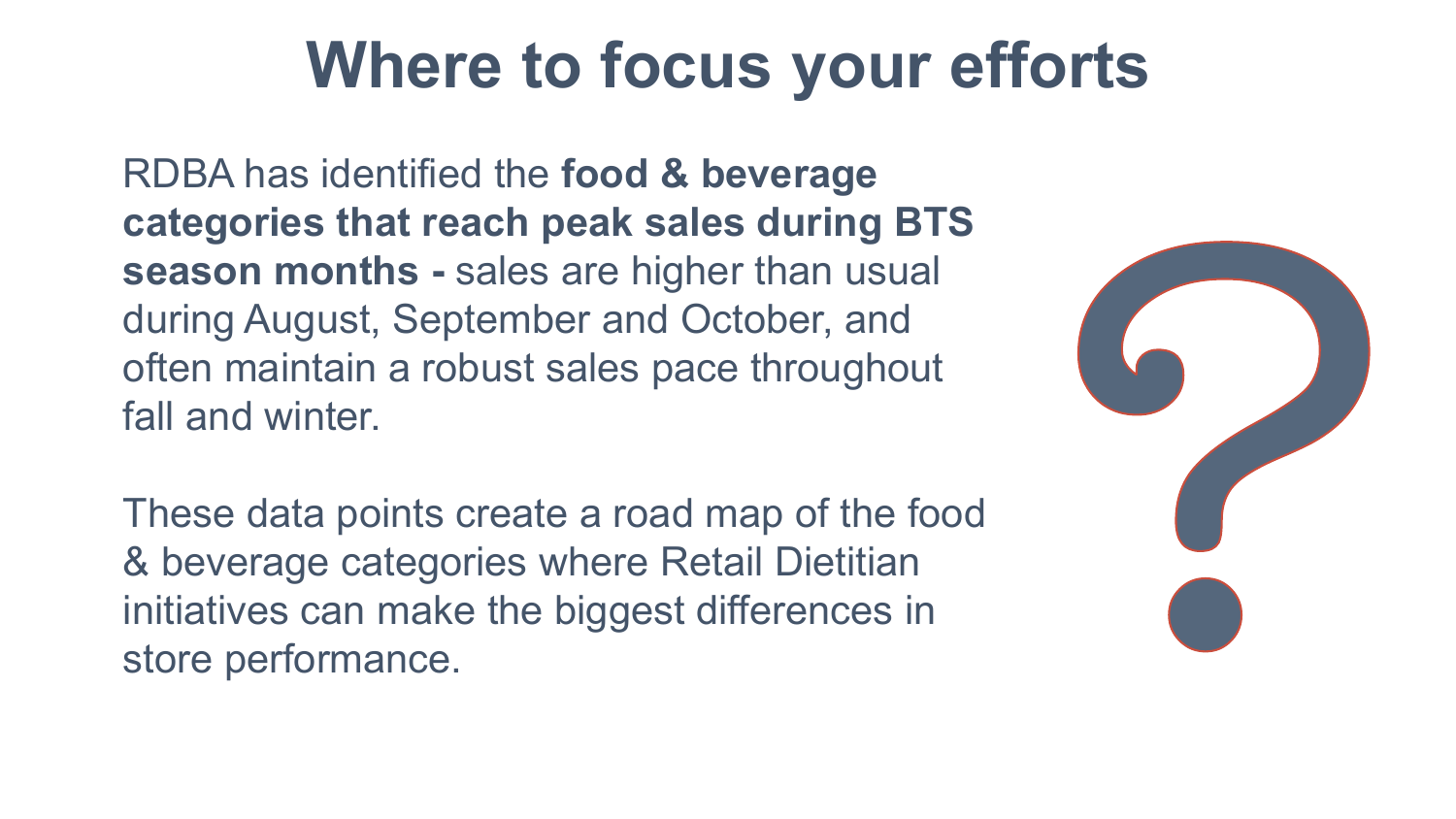### **These food categories grow the most during BTS season.** *Retail Dietitian programs can support their sales lifts by making stores memorable with events and information synchronized to the calendars and patterns of students, parents and local schools.*



Source: IRI, a Chicago-based market research firm (@iriworldwide). Latest 13 quad-week periods, Retail Sales Data, Total U.S. Multi-Outlet with C-Store (Supermarket, Drug Stores, Mass Market Retailers, Gas/C-Stores, Military Commissaries, and Select Club & Dollar Retail Chains).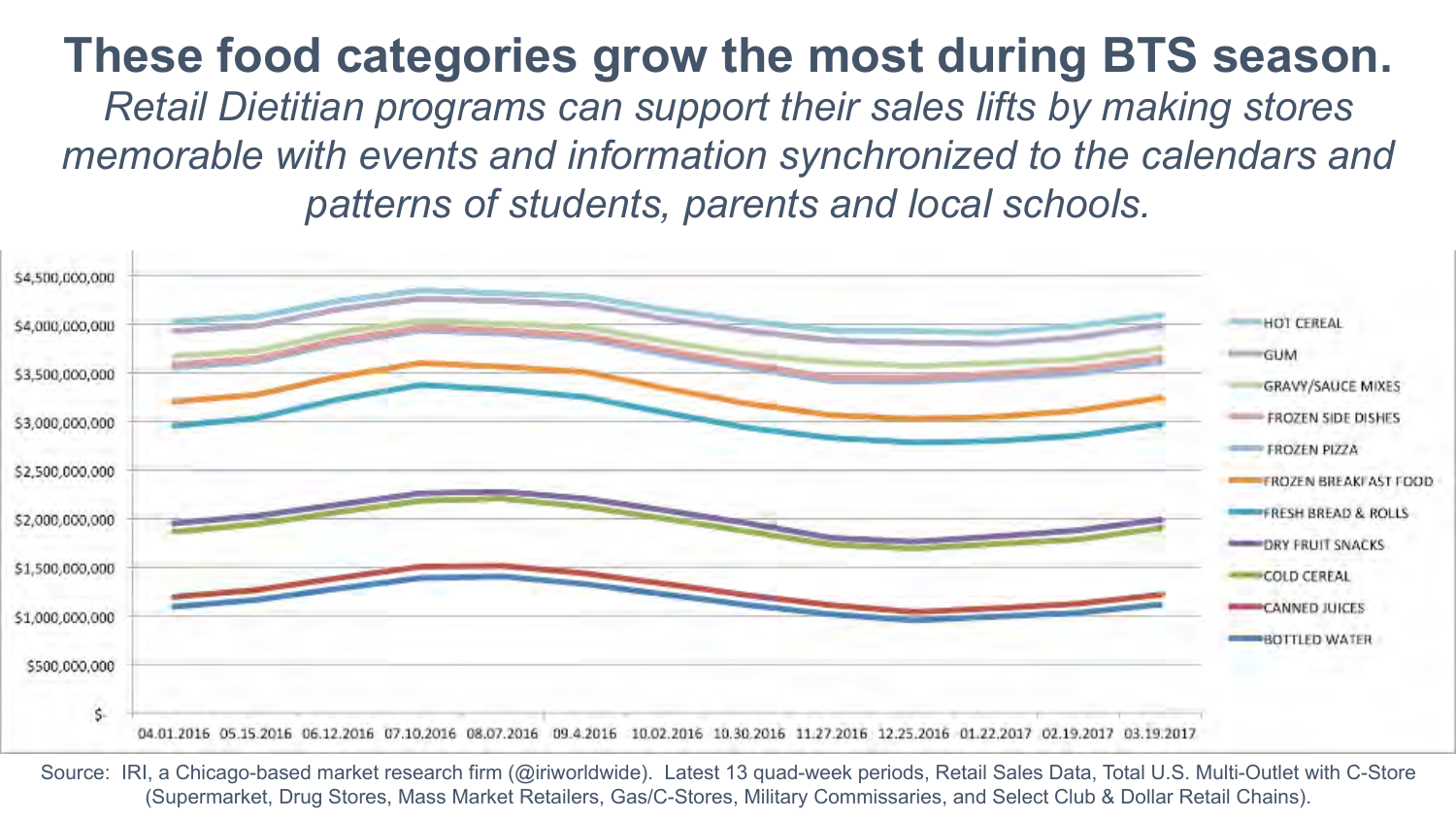### **For Retail Dietitians there are 2 opportune Back-to-School Seasons:**



The mid-winter semester starting in January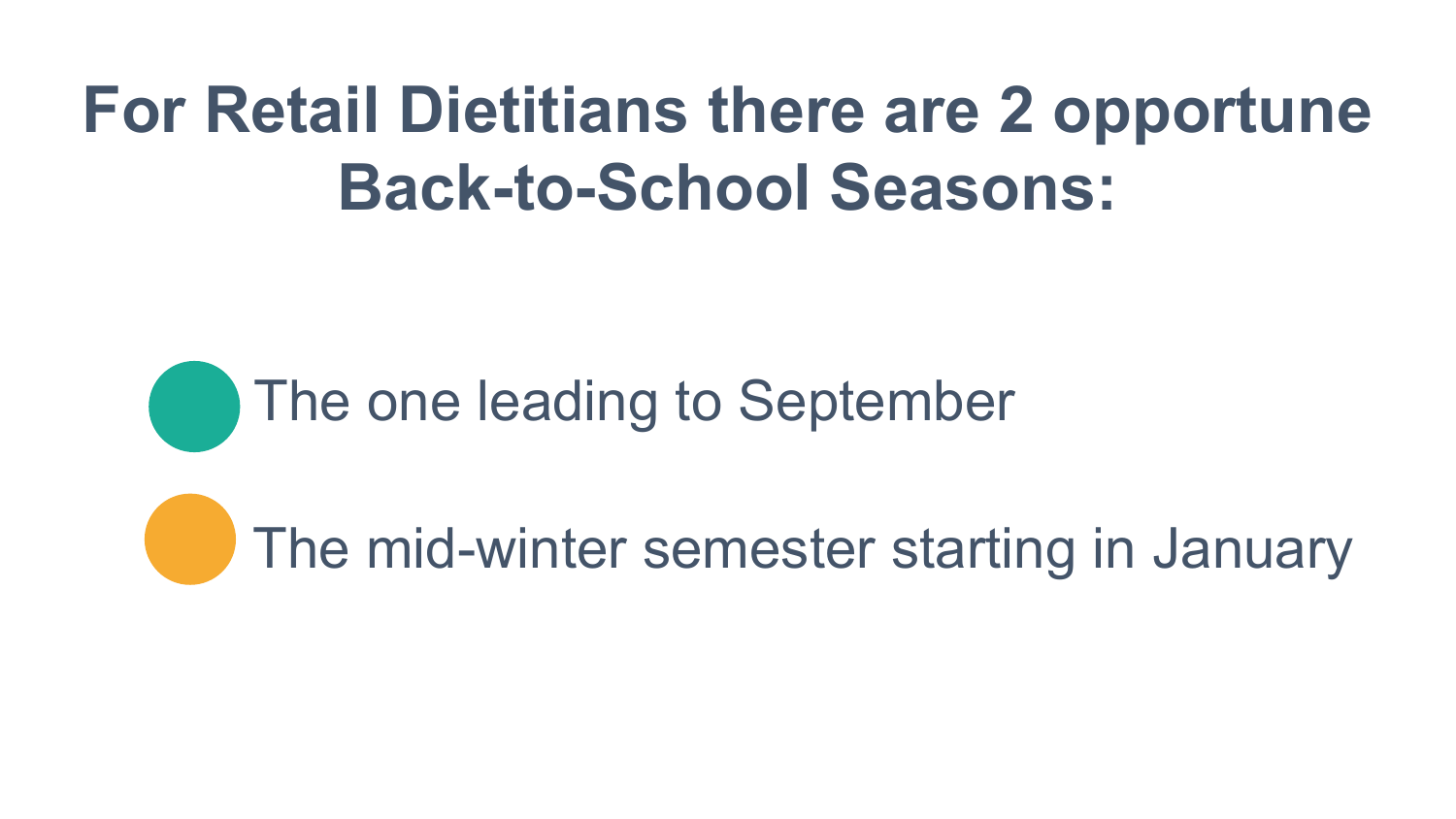# **Align your programs with local school calendars**

- Reach out to the local school district and school administrators to be aware of their major events, including semester start and end dates, vacation weeks and breaks, exam periods.
- Schedule your own events around these. Depending on your program, you may want to totally avoid a certain time frame, or augment one, if perhaps you have a food-based event that ties to curriculum being taught or school trips.
- Post the schools' schedules in your store as a quick reference guide for parents and reinforce you are at the center of the community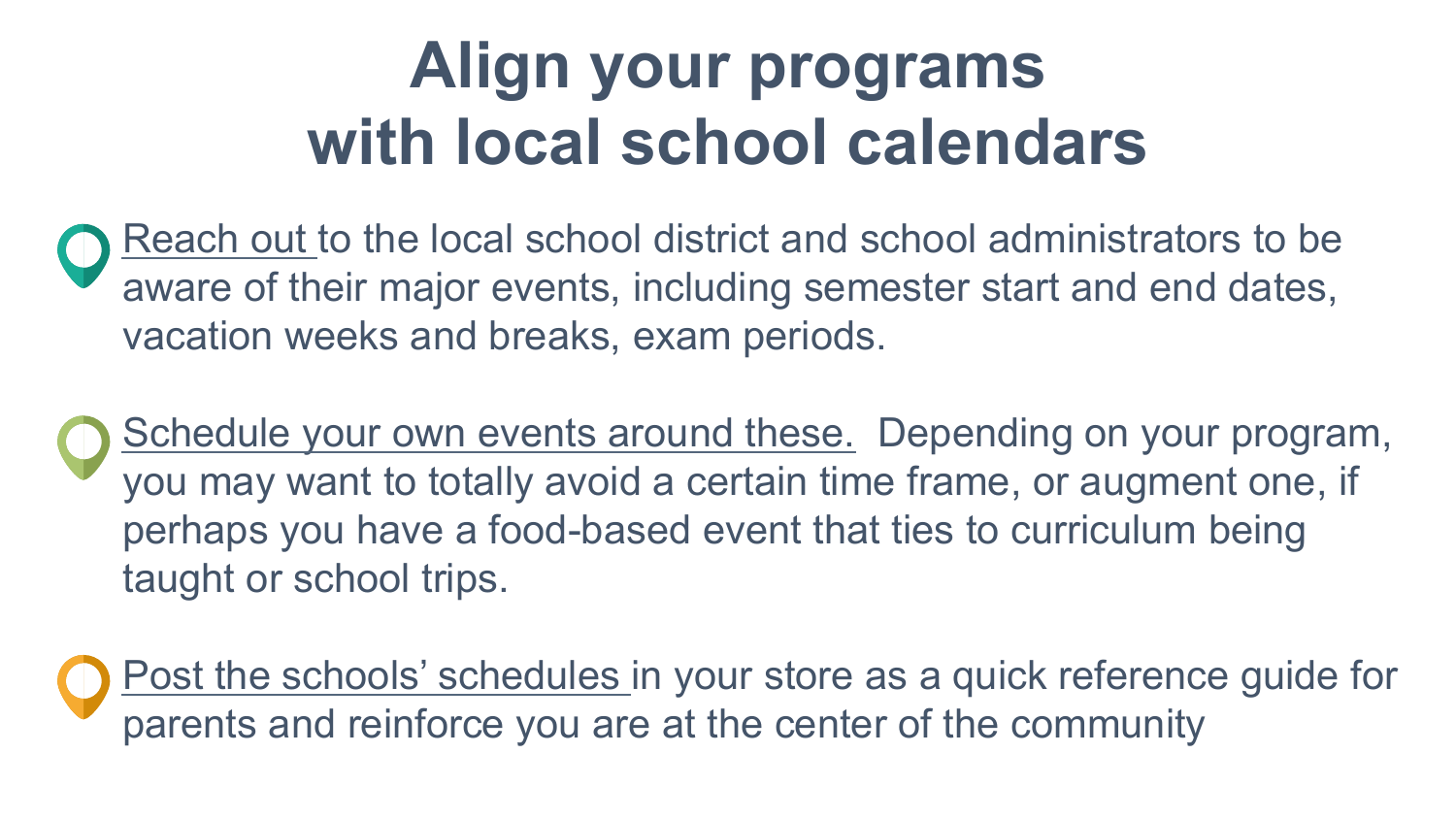### **Know food rules at local schools**

*Districts and schools often prohibit certain foods with allergens and may vary with each school* 



**Obtain these lists and help your community understand them. Include them in educational handouts and other marketing collateral** 

- **•** at the store and online
- **•** in home delivery packages and in click-and-collect packages
- don't forget to post in-store and be sure to suggest allowable alternatives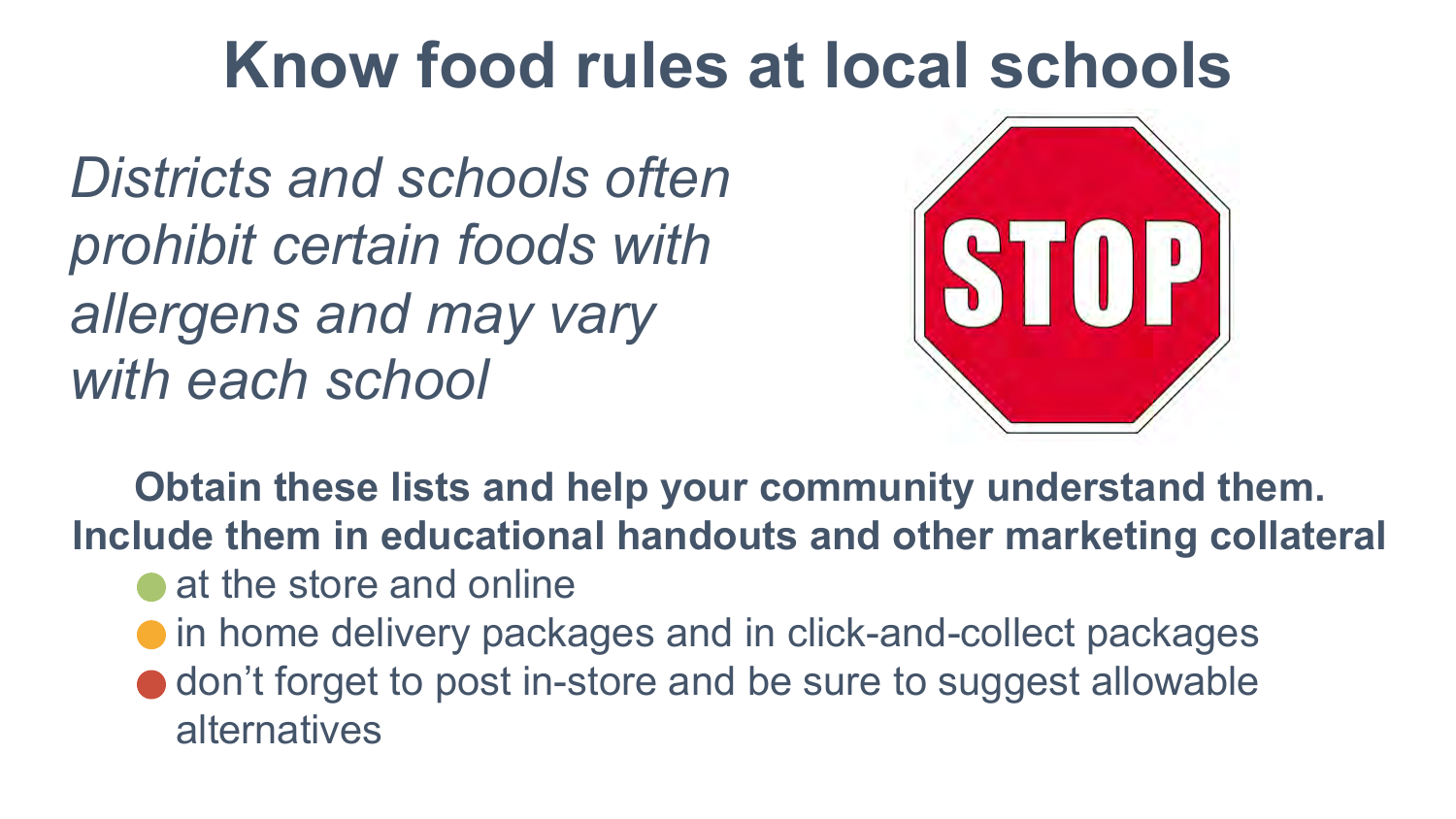

# **Target neighborhood newbies**

When families with school-age children move, they typically keep school start and end dates in mind, so students can have full academic years with activities and friends in place.

### *Households new to an area*

*lack allegiance to a local supermarket – its your opportunity!* 

### **Court them. Win them over as loyal shoppers. Incentivize them with knowledge and swag to shop your stores.**

- Back-to-school discount coupons
- Sample swag bags of better-for-you foods and beverages, including options from Samplefest® sponsors House Foods, Kellogg's®, StarKist®, & PepsiCo®
- Printouts of your upcoming classes and other store-based events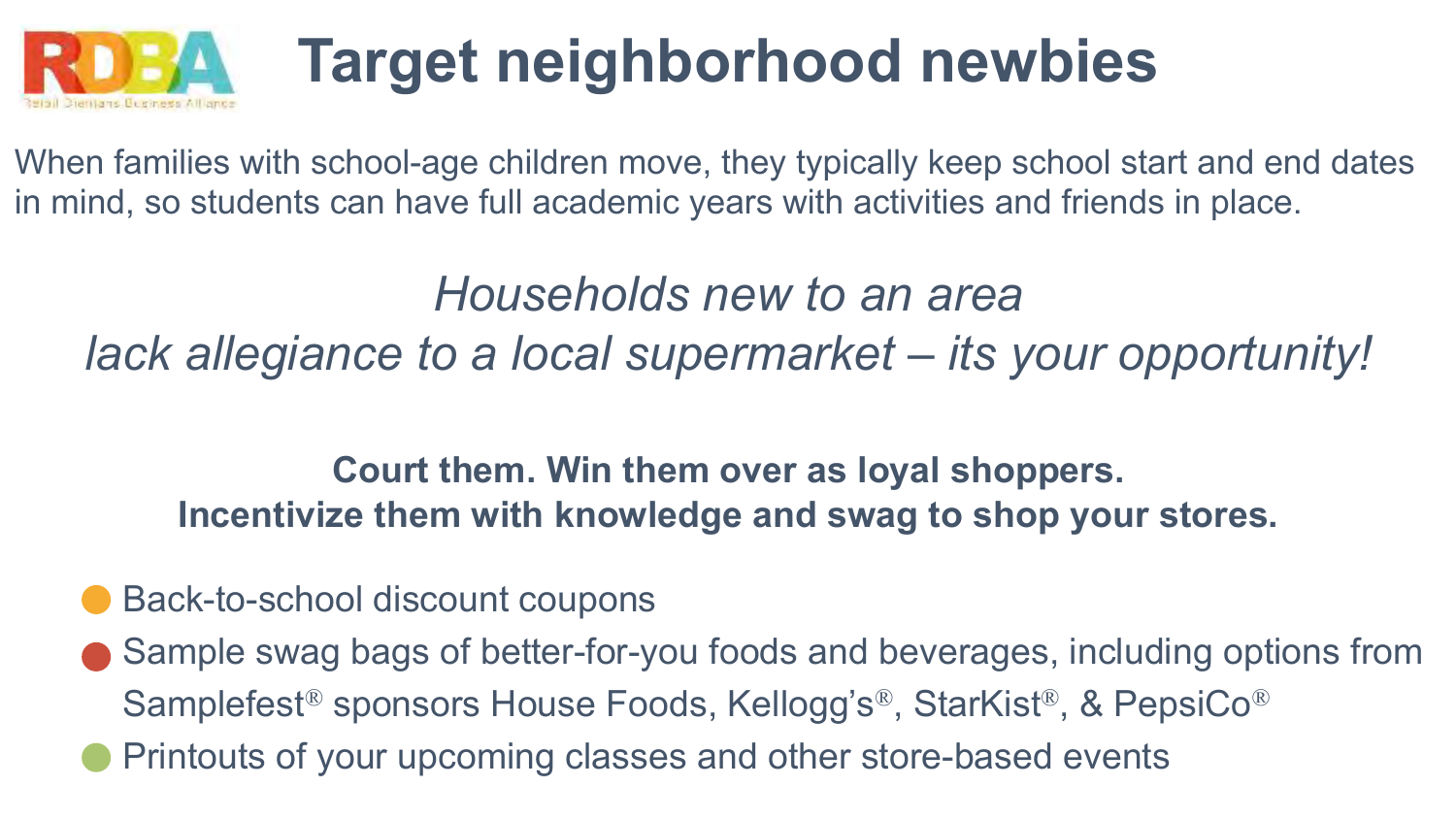

# **Connect with newbies through local real estate agents**



Realtors know who is moving in and out.

Meet the agents and position yourself as a unique local resource – a great add to their package of neighborhood insights. Let agents know your schedules of in-store classes, store tours, post-school activities, and other events.

Enlist agents to incentivize families to visit your supermarkets with a welcoming certificate offering them a discount, redeemable when they sign up for your frequent shopper card.

Ask the agents to share contact information of new households, and be proactive and reach out to them.

Make sure your stores are part of Neighborhood Welcome Kits, and distribute information on your Retail Dietitian offerings in the kits.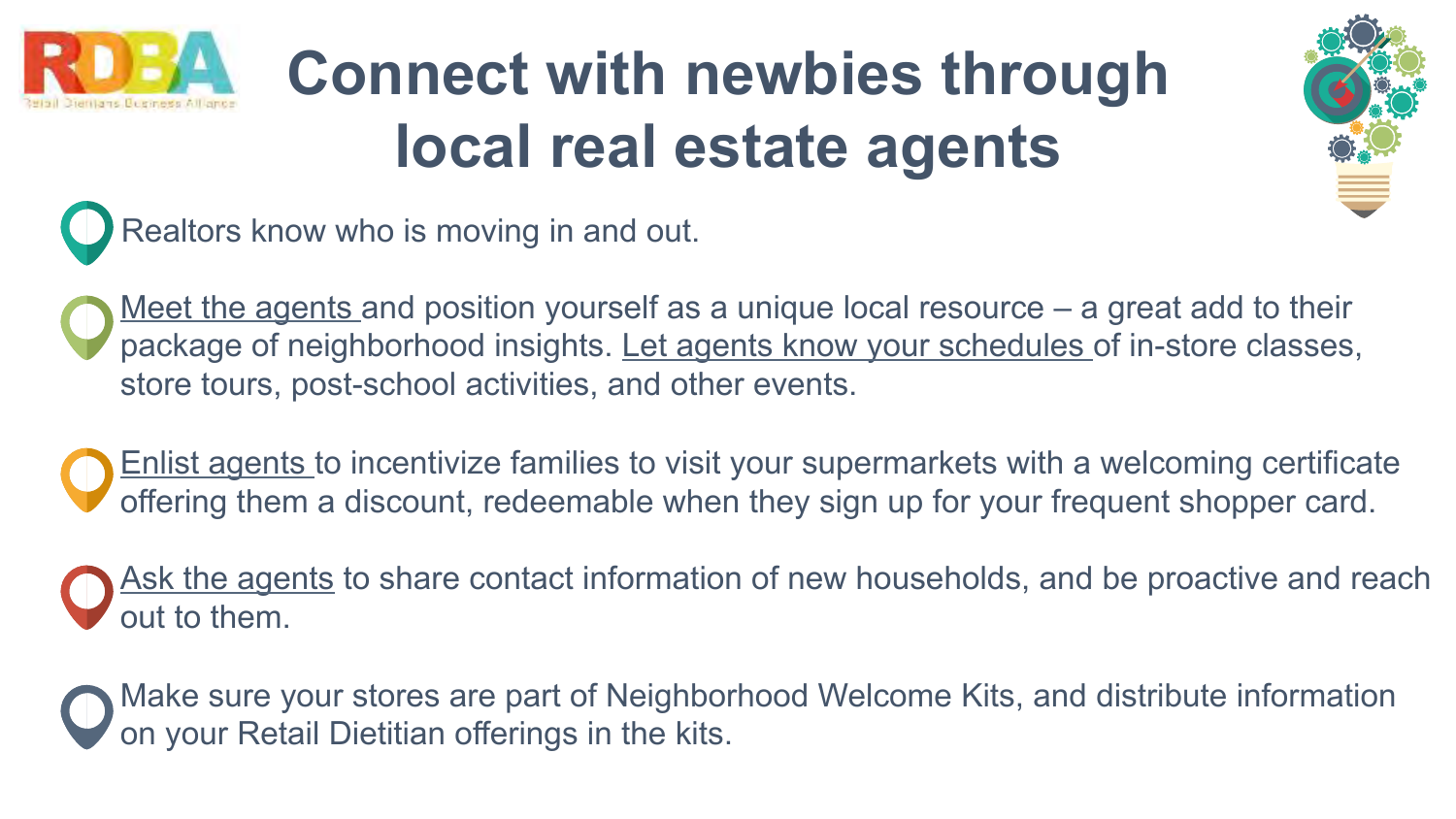### **Give your stores an edge…**

After summer, families start feeling serious again about work and school responsibilities.

Chief household shoppers focus on foods and beverages that will nourish everyone - and where children are concerned - smartly fuel their academic rigors, post-school day and social activities.

**Retail Dietitians that understand the needs of school-age households – and convey insights with a personalized touch – will form more meaningful shopper relationships and bring competitive advantage.**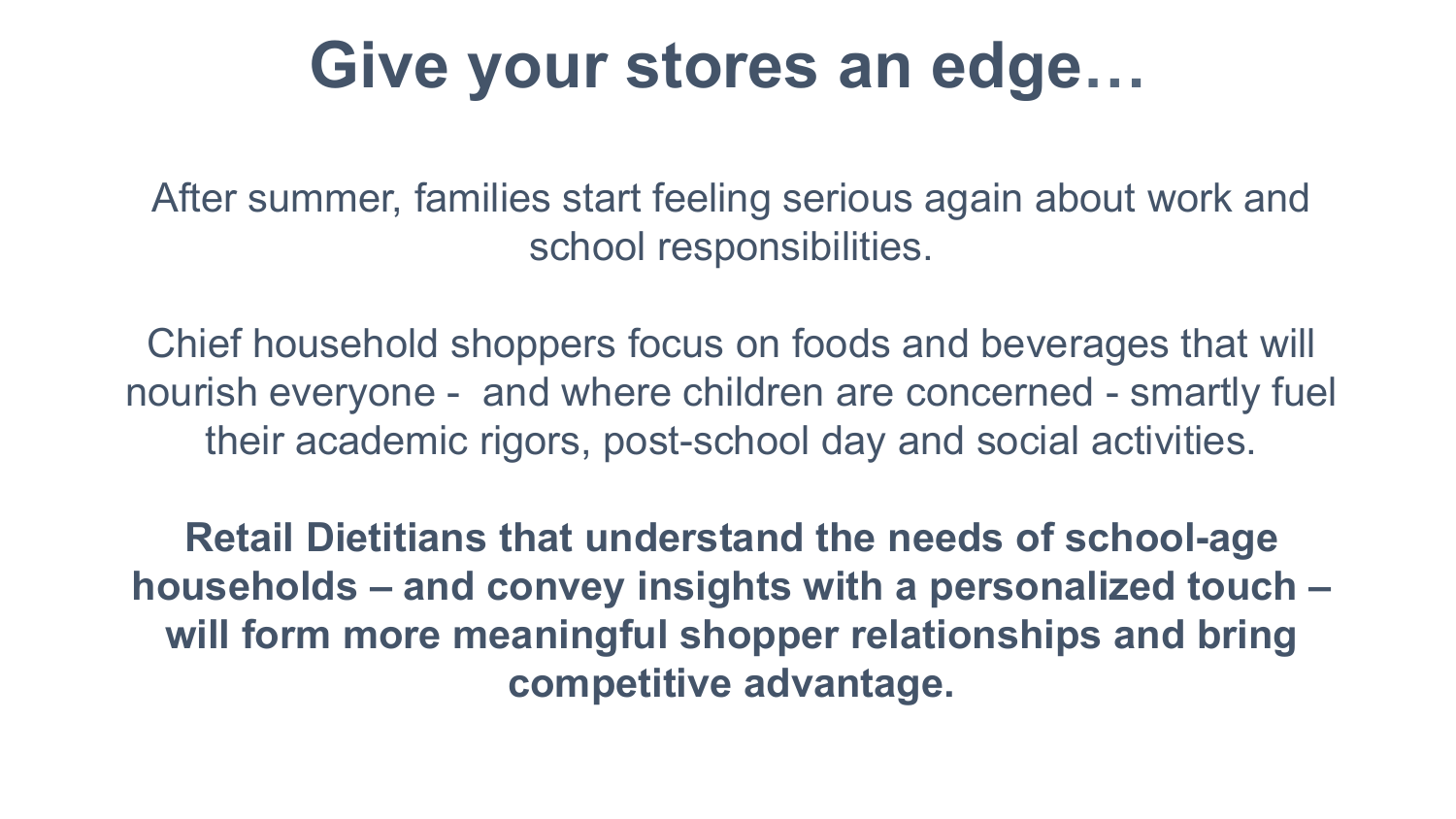

### **Pitch New Products to your Buyers**

Retail dietitians are well equipped to identify healthier products that meet shoppers' health needs, including those tied into a particular selling season like back to school. Identifying and pitching these products to buyers can showcase the value you bring to the company, increase your ROI, and position yourself as a partner to key retail departments.

#### *The following tips can help you effectively pitch new products to your buyers and merchants:*

- Identify products that fit within your retailers' target health and wellness objectives. For example, the House Foods Go Umami™ Baked Tofu Bars, Naked® Pressed Juices, and Quaker® Overnight Oats all have impressive nutrition profiles.
- Partner with vendors to capture costing and pricing information, recommended category placement, promotional dollars available, and other pertinent information about the new product.
- Be prepared to discuss products that will come off the shelf as the new product goes on, and anticipated profits on the new product.
- In your pitch to buyers, include efforts you will take to promote the product in your RD programs and services.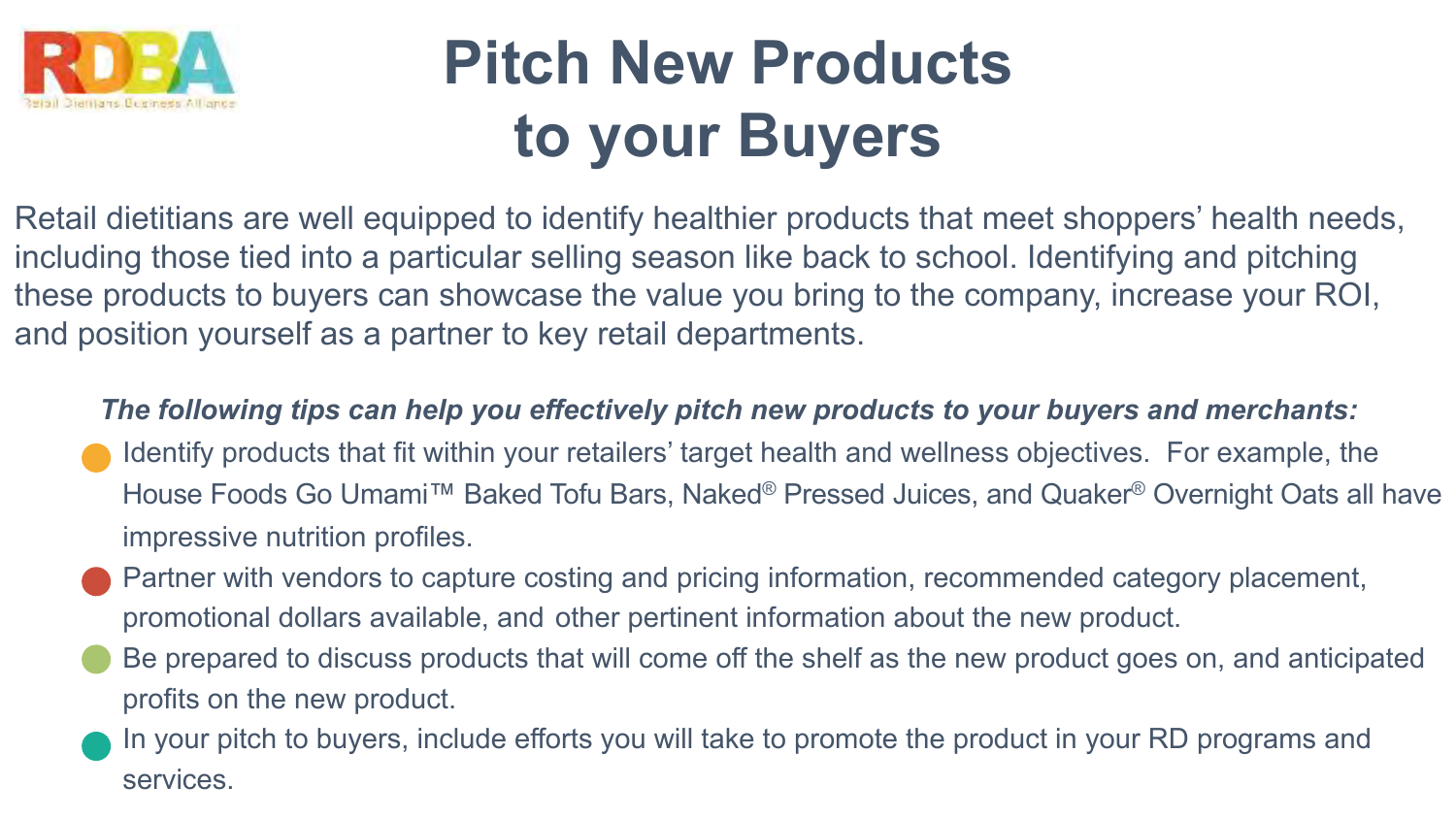

# **Host a Back-to-School Night at the store**



Have community members bring their kids.

Include new families in the area. They can start to socialize with their new neighbors while learning in your store.

Speak to the audience about all the ways your stores support school-aged households throughout the academic year, such as:

- -- BTS "RD Picks" shelf talkers and signage guide shoppers to smarter choices
- -- Kids' Cooking Classes, scavenger hunts, and fitness-food events
- --Feature recipe and products included in this Samplefest® as options for busy families and parents who want to encourage healthy eating habits both in and out of school
- --Food experts who can speak about their food areas, such as the butcher, the fishmonger, or the produce manager, to name a few.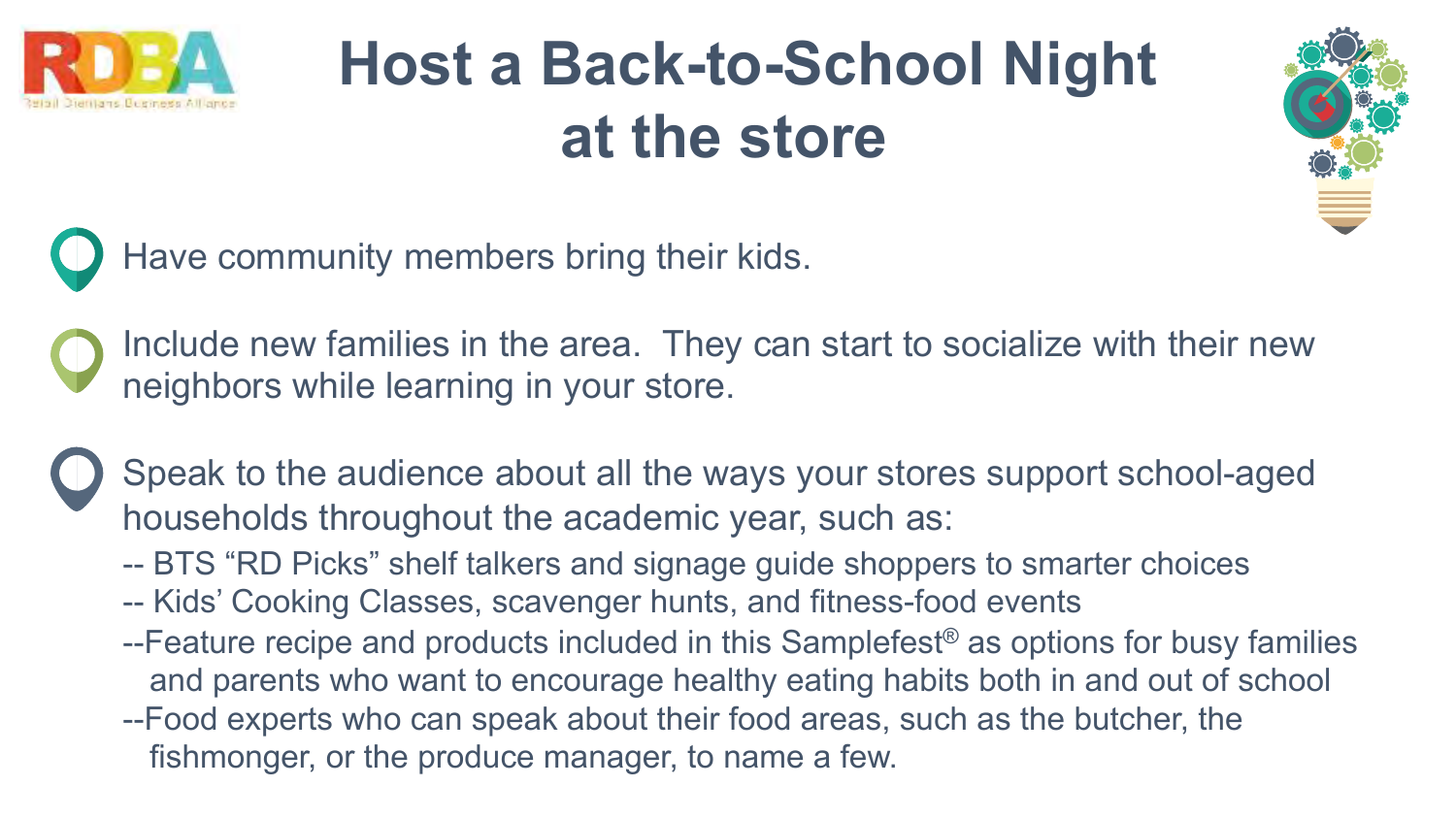

# **Host a Back-to-School Night at the Store**



- Distribute handouts that describe the smart, convenient, portable food options at your stores for the wide range of school-year eating occasions and nutrition preferences.
- Address one of your favorite topics: for example "dealing with food allergies in the school setting" or "healthy afterschool snacking."
- Serve better-for-you beverages and light finger snacks that will encourage trial for future purchases. Offer coupons and recipes for the products sampled, such as those featured in this Samplefest®.
	- Feature a kids' challenge or activity focused on how to build a healthier school lunch, featuring products included in this Samplefest®.
- Partner with the Pharmacy team to offer information on stocking the medicine cabinet with common OTC products, vaccinations and flu shots and with store clinics on BTS physicals.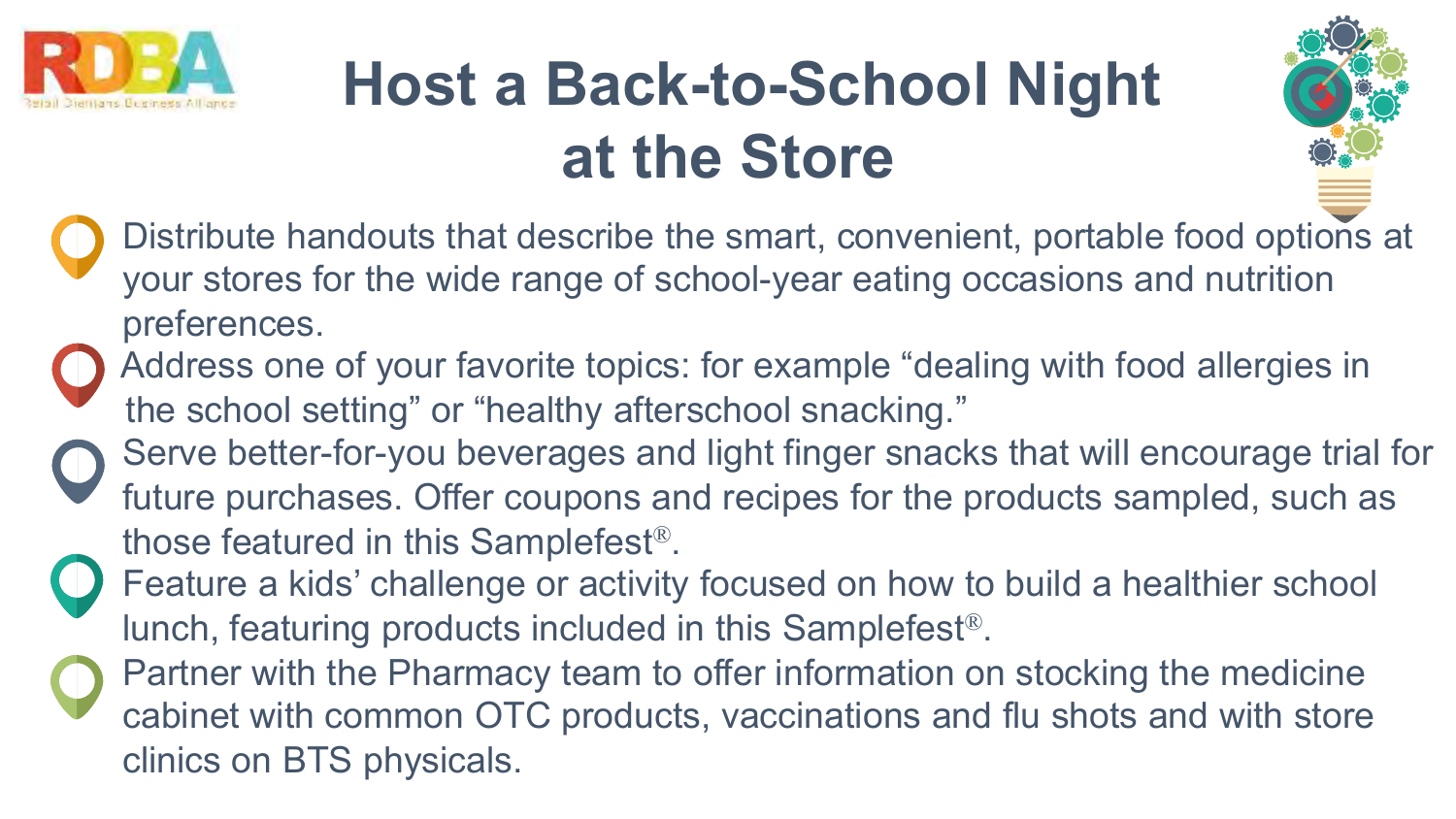

Share practical tips for students as the local, accessible food authority.

### **Possible topics:**

- Food ideas for stressful periods, like exam time
- Foods that help your body perform better in athletics, and recover quicker from workouts
- Age-appropriate foods that help student bodies mature properly as they grow up

*Always include your contact information in interviews, so families can easily follow up with you directly or through your social media channels.*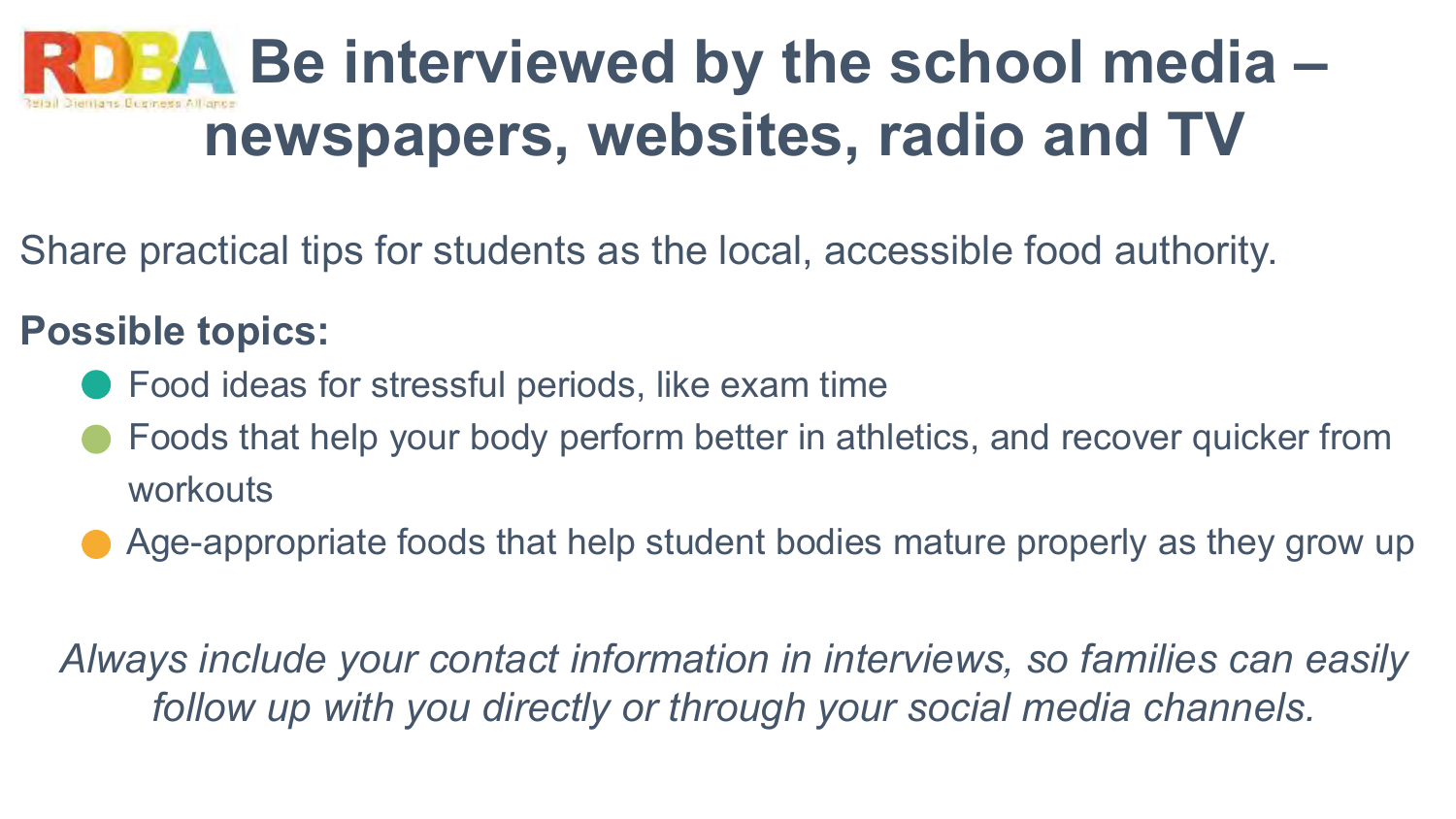

In these settings, students have opportunities to pose questions. It's a personalized way to connect with school-aged households.

Build powerful word-of-mouth following by speaking at grade-, middle- and high schools to reach students at all different ages.

Retail Dietitians can become influential business-building goodwill ambassadors for stores.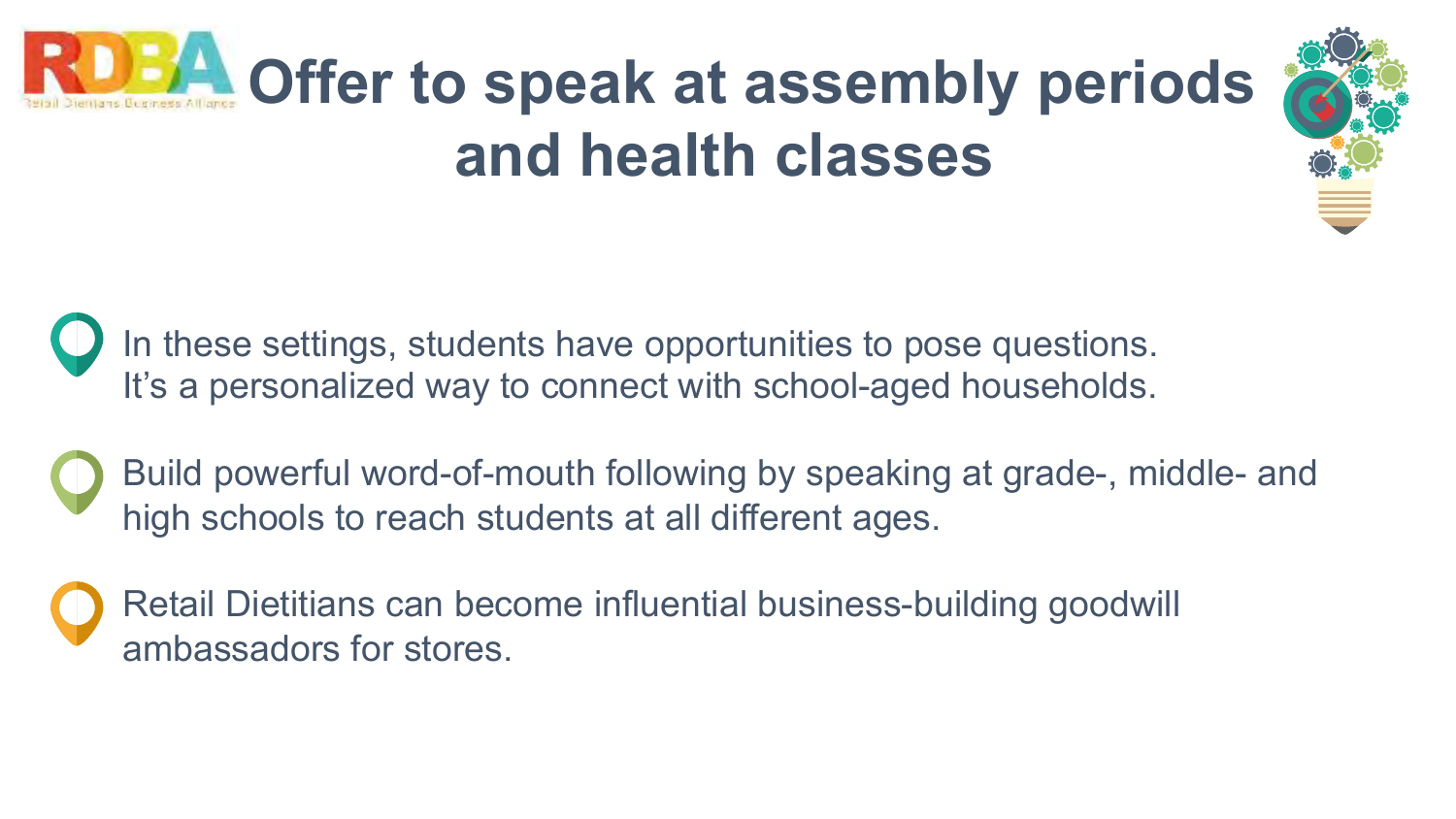



Give parents and students a chance to sit and ask questions, plan meals for BTS, understand stay-safe strategies around food allergens.

One-on-one in a quiet setting is a very different, valuable, much-appreciated experience.

This can be a true differentiator for your store and build stronger customer loyalty.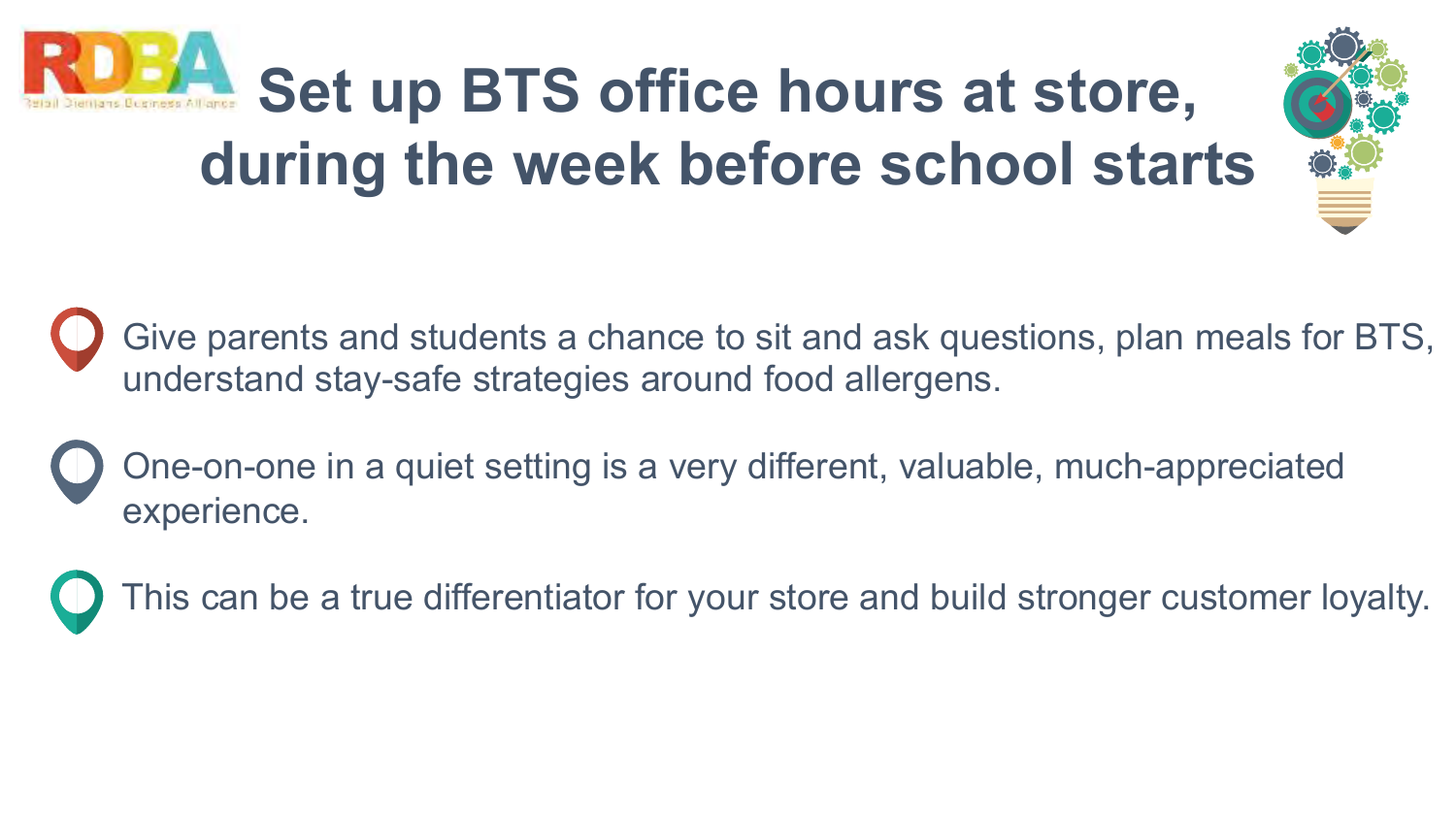

# **Create a highly visible BTS LUNCH display**



**–a go-to must-have section adjacent to the Coffee Bar pickup in the morning** 

- Mom or dad can pick up their morning coffee on the way to work AND make sure students have great better-for-you lunches, prepared and pre-packed fresh by the store. BTS LUNCH can be a steady, repeatable transaction 200+ times a year per household.
- Retail Dietitians can create menus for pre-packaged brown bag lunches bearing RD APPROVED stickers, which name the Retail Dietitian.
- Offer at least two choices a day. Rotate the menu every day. Younger and older kids have different nutritional needs and appetites. If possible, segment offerings based on age with different nutritional criteria.

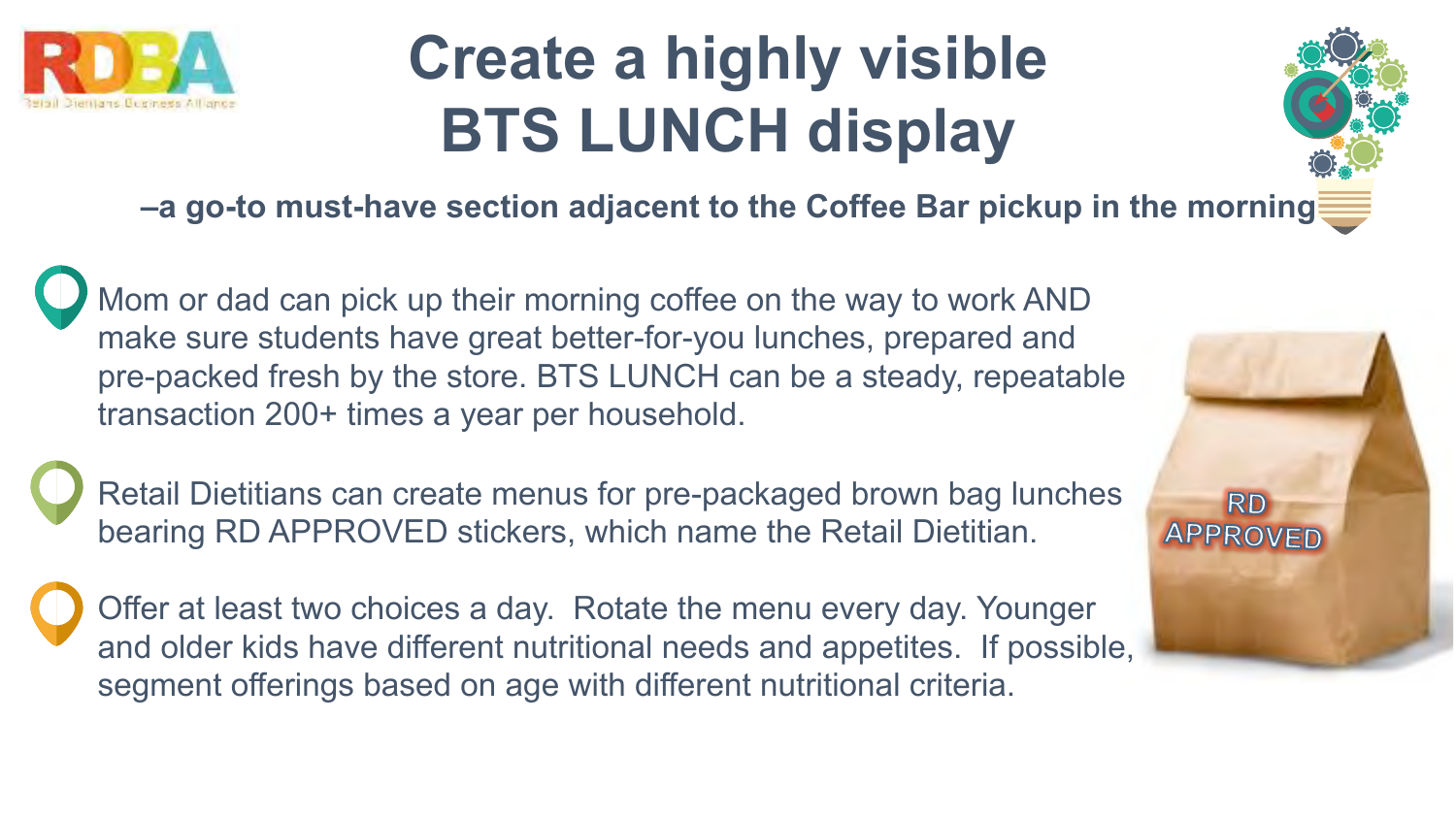

# **Partner with in-store grocerants to create an after-school menu of tasty healthy snacks.**

*Provide a nutritious alternative to the junk food they might pick up in a c-store.* 

Couple this with a program where in-store food experts such as the butcher, the fishmonger, and the produce manager speak with students after-school. Feature nutritious options like those products included in this Samplefest<sup>®</sup> in the snack options. This program is a real relationship-builder with kids and the parents who pick them up. The program would also foster an appreciation for what the entire store offers – a key path to business growth.

The underlying appeal is that **grocerants are protected after-school places where kids can go that their parents will appreciate.**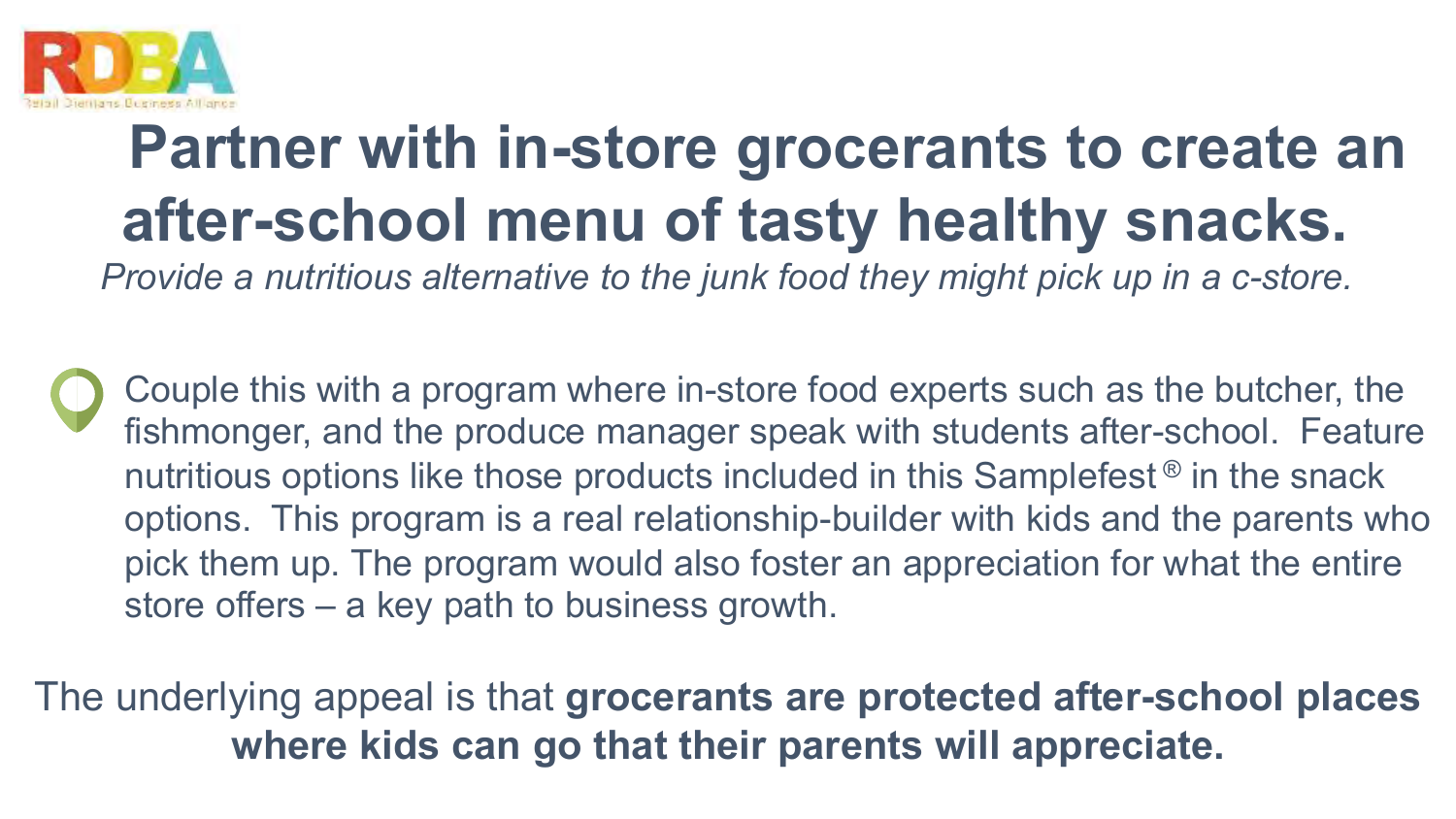

# **Apply your digital savvy**

### **Online shoppers are at least as important as in-store shoppers.**

53% of grocery shoppers today use retailers' apps to shop at the store

59% look for sales or coupons on their mobile devices.

*Baskets of online shoppers are often bigger Stock Up Trips - because they get home delivery or curbside pickup at the store. These trips are especially valuable for stores to win during Back-to-School season, and an opportunity for Retail Dietitians.* 

Source: The Digitally Engaged Food Shopper, FMI/Nielsen, January 2017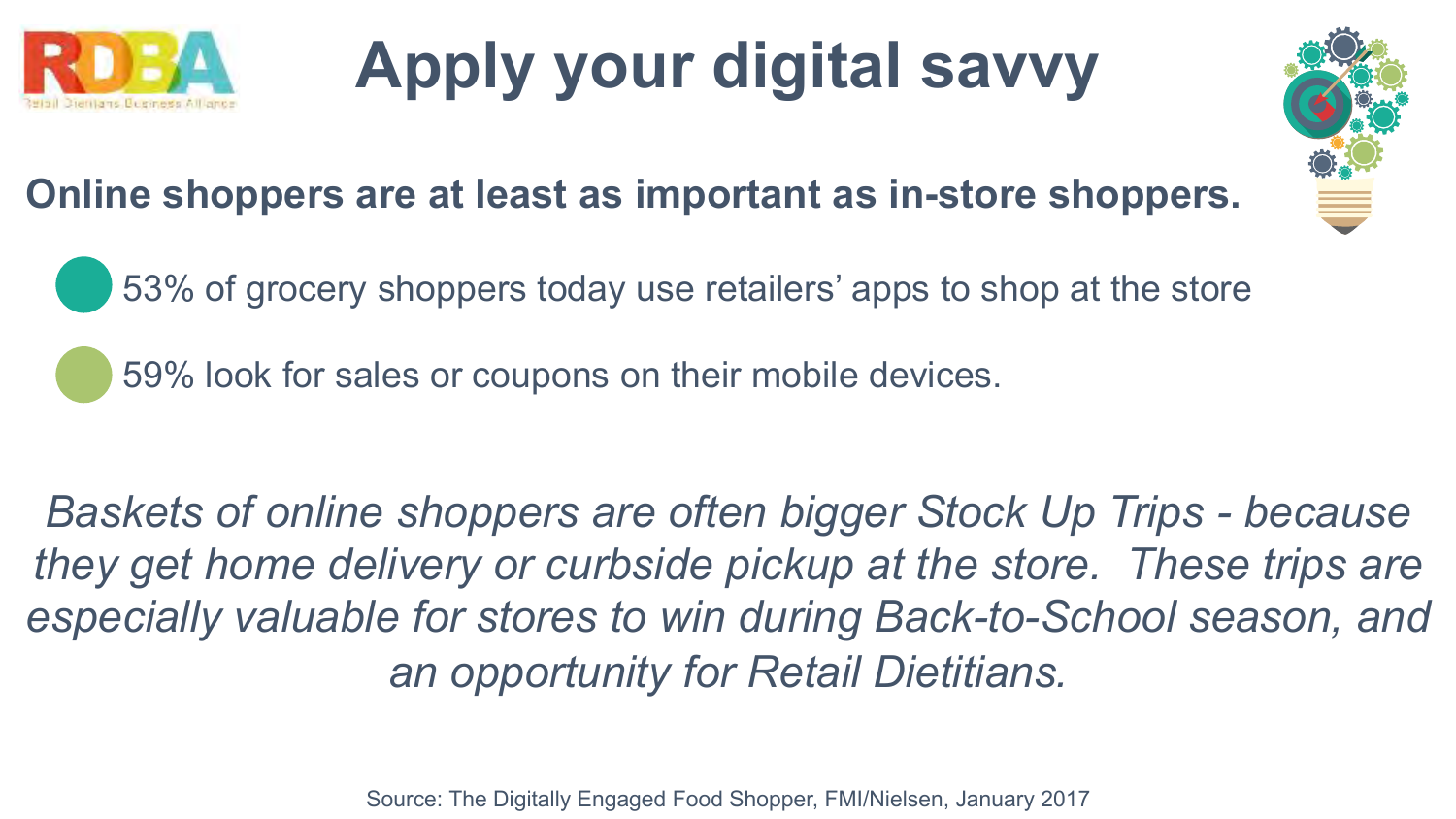# **RDBA** Here's the flash on digital shopping. **It's surging, and is already pivotal to retailer success**

**Online food shopping will reach \$103 billion within 10 years.** 

23% of U.S. households bought food online in 2016, up from 19% in 2014.

28% of Millennials bought food online in 2016, up from 21% IN 2014.

### *That's a lot of families with school-age kids.*

Source: The Digitally Engaged Food Shopper, FMI/Nielsen, January 2017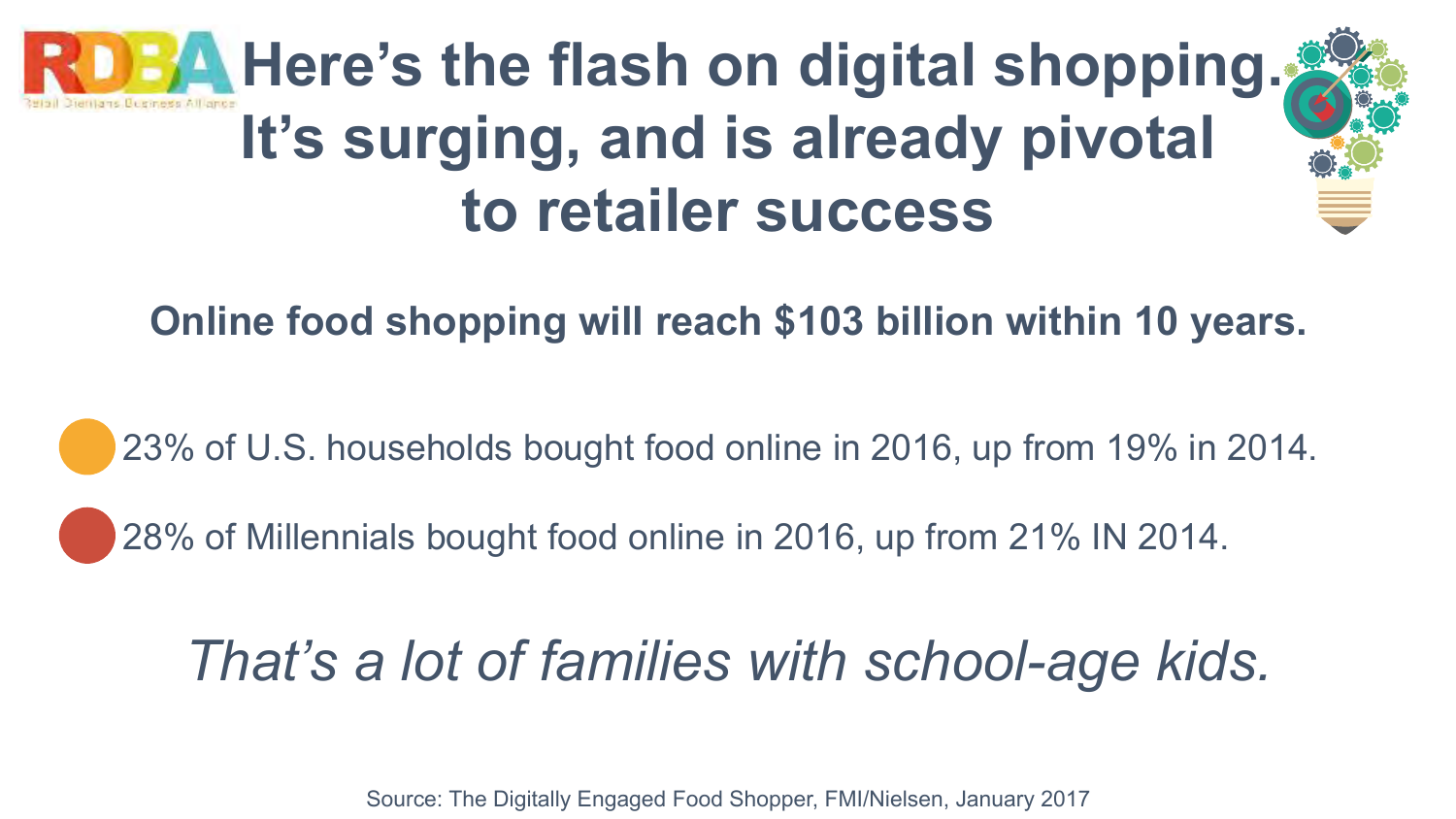# **Reach your BTS community via mobile**

Between 2014 and 2016, people more than doubled their daily time on mobile devices: they jumped from 59 minutes a day in 2014 to almost 2 hours, 15 minutes per day in 2016.

Nearly 2 out of 3 Americans today rely on mobile devices to make their lives better. This means they use their phones and tablets to find products, and information about products, in a finger click or swipe.



Source: The Digitally Engaged Food Shopper, FMI/Nielsen, January 2017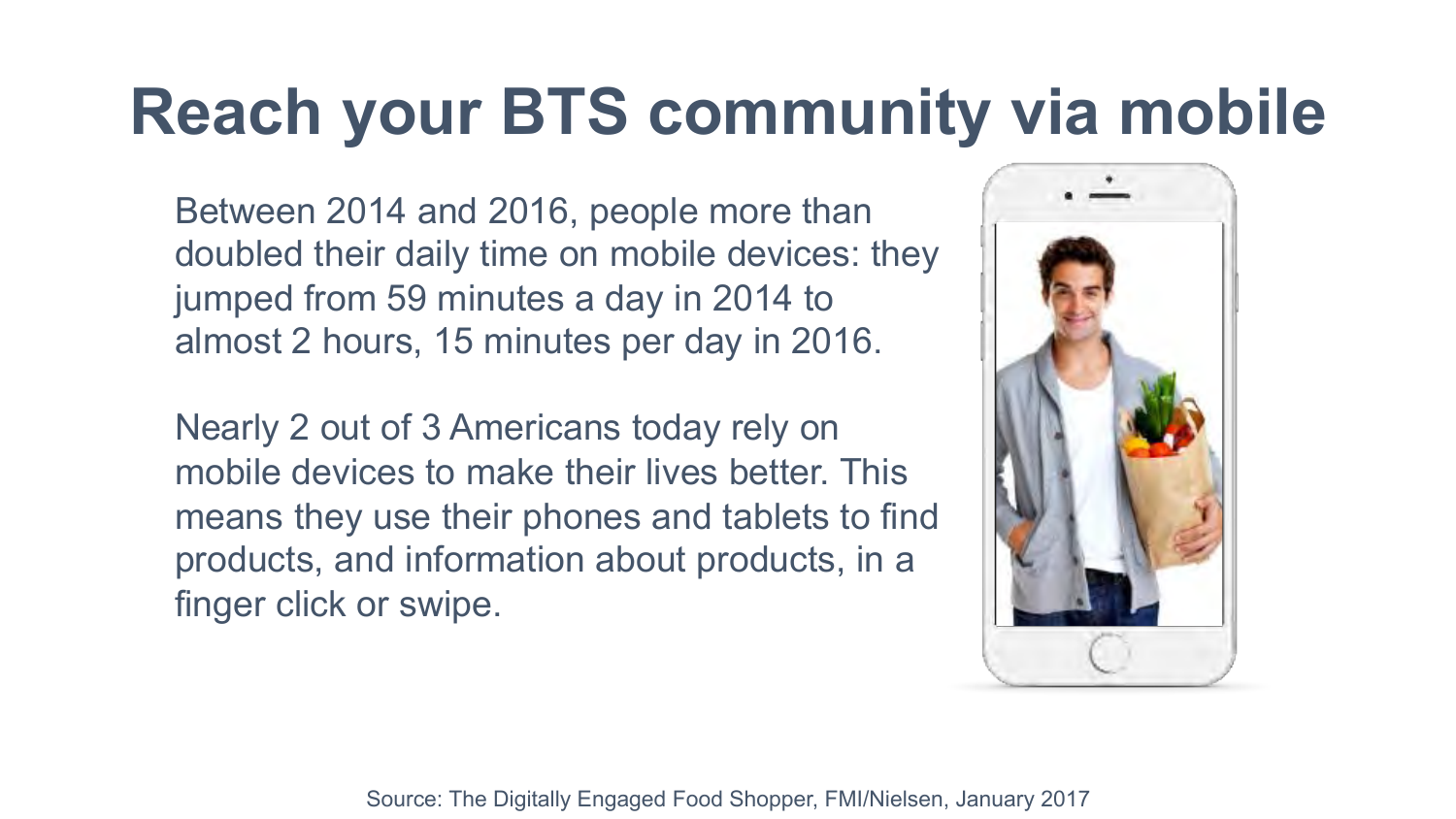

# **Go viral with YOUR own BTS videos.**

Make YouTube videos and Facebook LIVE part of your digital repertoire.

Video watching is soaring. Moms of school-age kids love the practical ideas they can bring into their homes.

Watch what they do in the following videos.

See what you're comfortable bringing into your own digital platform to become better known, be seen as approachable, and be trusted and chosen by parents and kids to answer follow-up questions relating to food and school success.



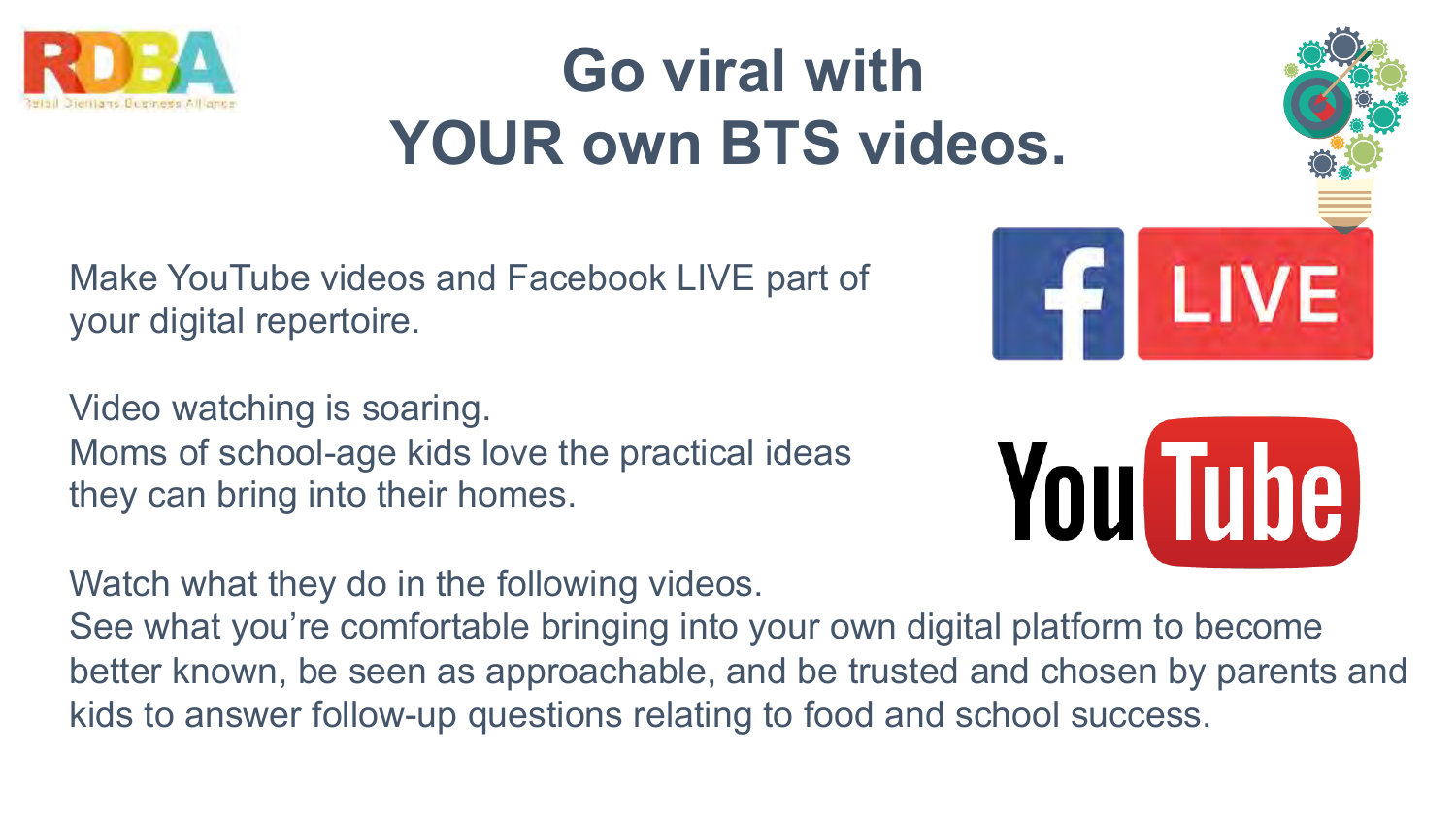**"Healthy Back to School Lunches + After School ideas!"** 

**Over 17 million views and 150k comments**  Published in August 2013

*Easy lunch recipes for teenagers with fresh ingredients* 

https://www.youtube.com/watch?v=qKIv6K8oD5Y



### **"DIY Back to School Lunches!"**

**Over 7 million views and 6,000 comments**  Published in August 2014

*Easy lunch recipes for teenagers using mostly packaged products* 

https://www.youtube.com/watch?v=0lMw7LfQqlw

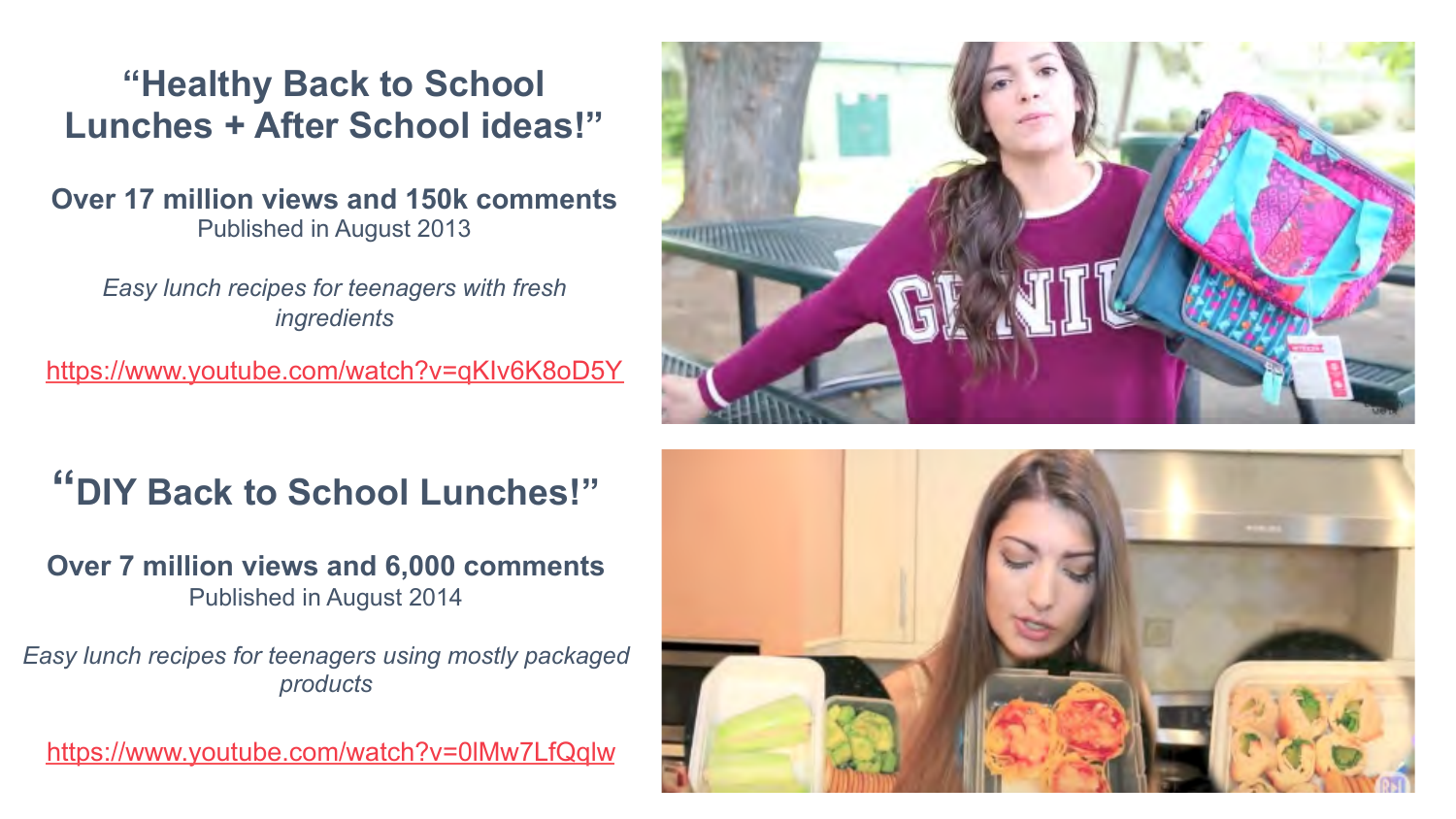



### **Back To School Lunchboxes with the SACCONEJOLYs!**

#### **Over 1 million views and 600 comments**  Published in August 2015

*Easy lunches for toddlers made with mostly packaged food products*  https://www.youtube.com/watch?v=TqyEH5lpJNQ

### **"Bento Box Lunches | Healthy Recipes! - Mind over Munch"**

**Over 800k views and 1800 comments**  Published in August 2016

*Homemade and creative lunch ideas for all ages* 

https://www.youtube.com/watch?v=rRT4Tqx-NBk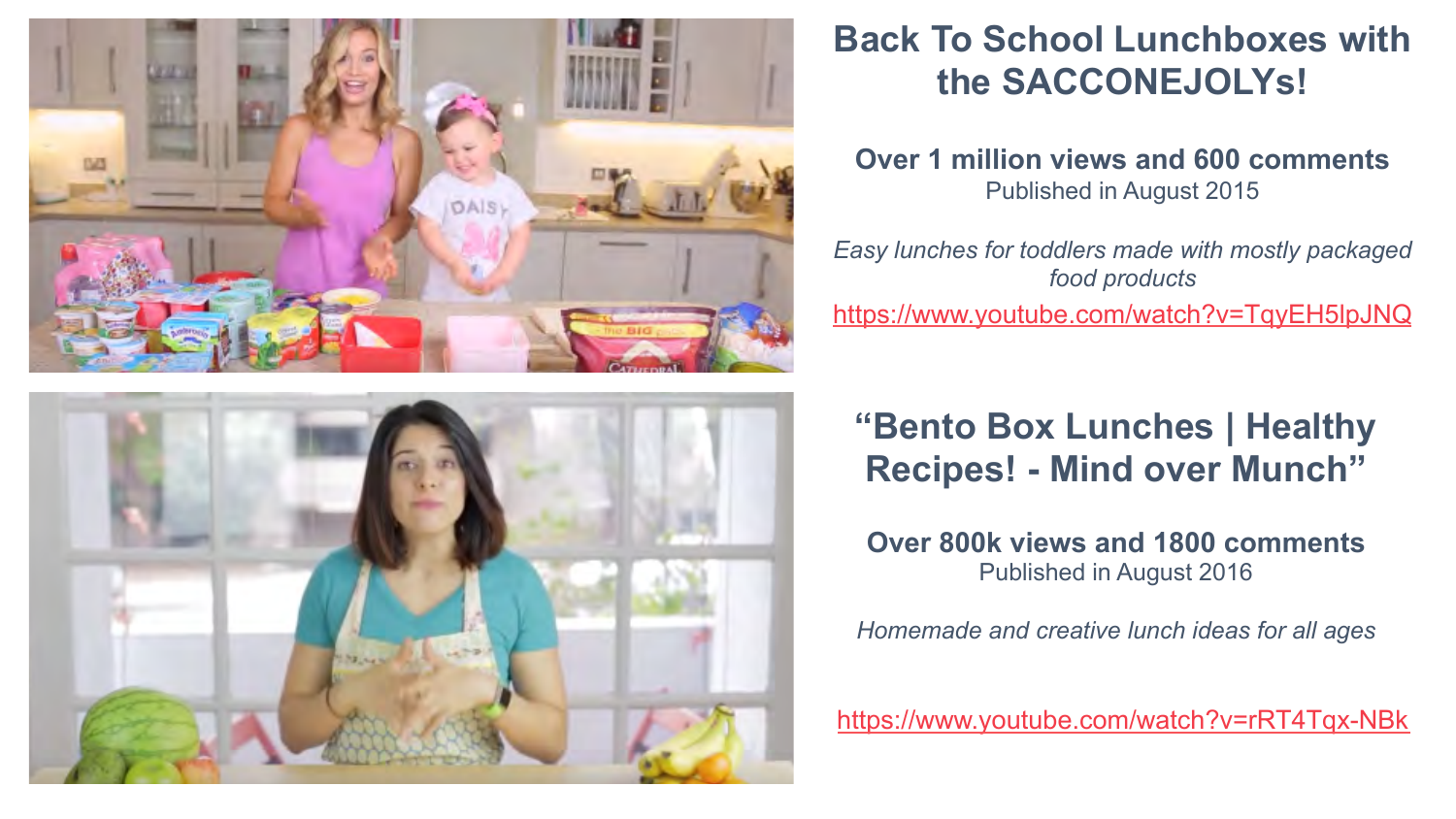### **School Lunch Ideas! Back To School!**

### **Over 600k views and 500 comments**

Published in August 2016

*Easy lunch ideas with both packaged and fresh ingredients for preschoolers* 



https://www.youtube.com/watch?v=ZceZYQfNmqw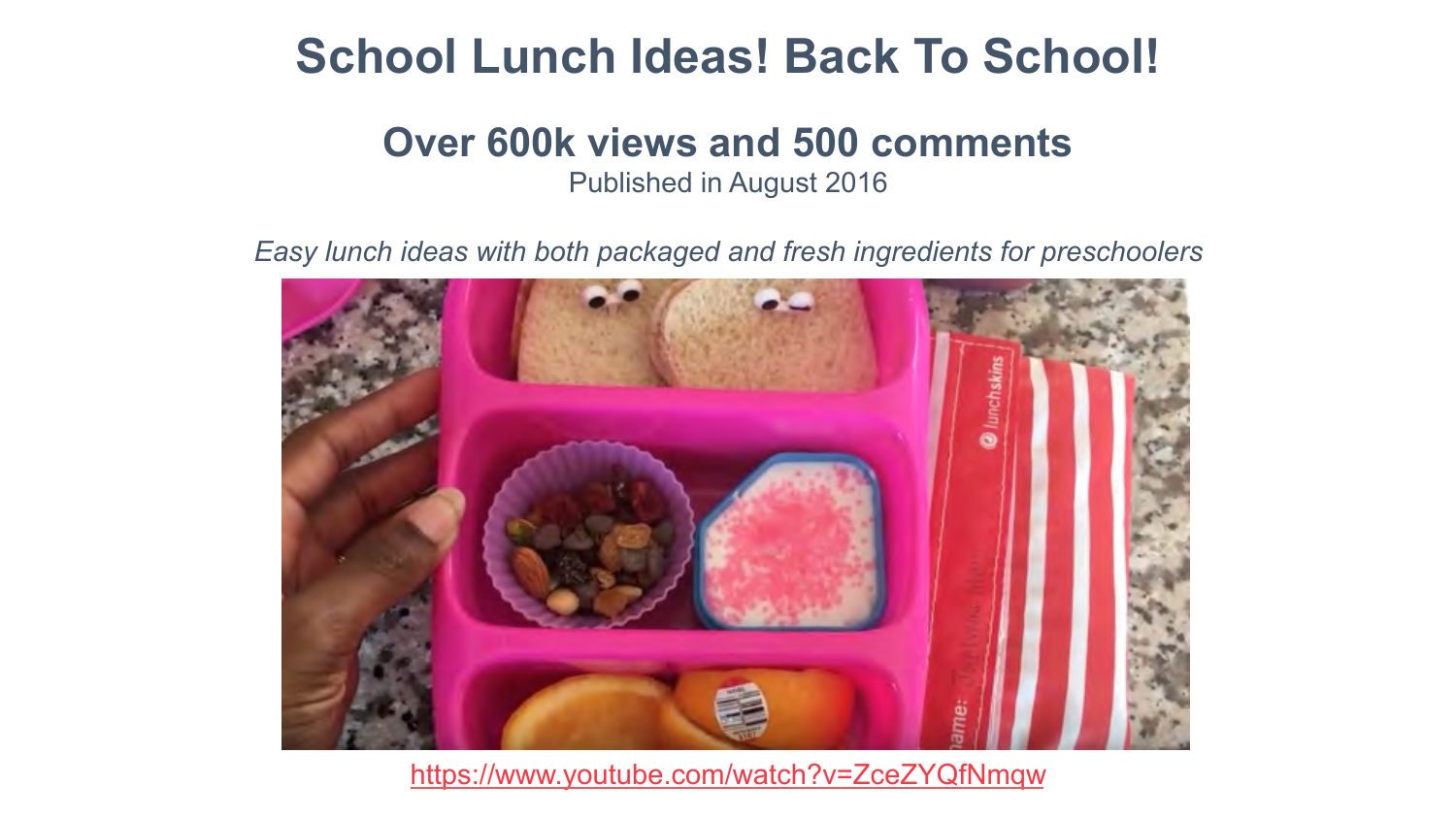### **6 Ways To Make Your Video Go Viral**



Source: forbes.com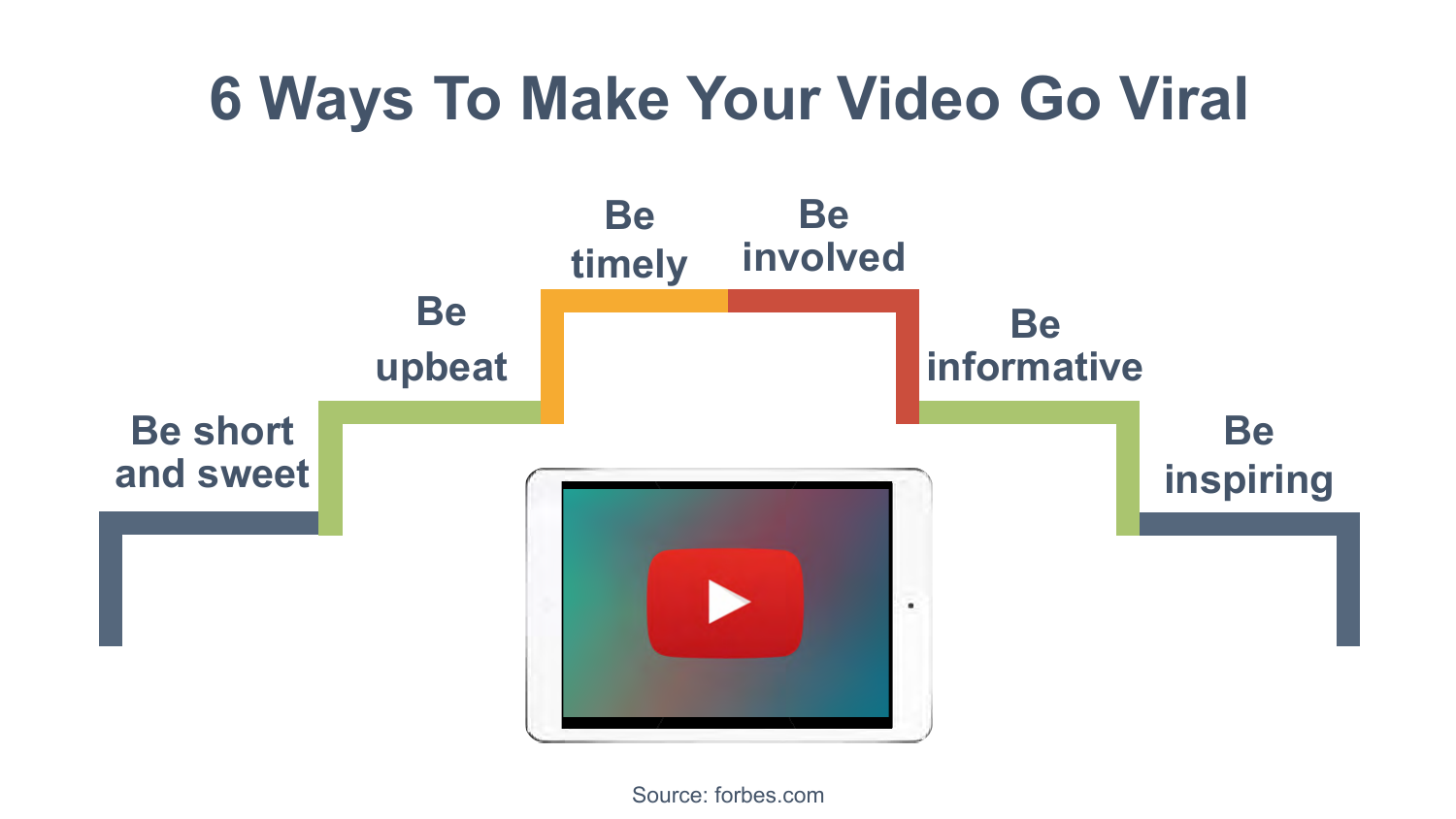

https://think.storage.googleapis.com/docs/creator-playbook-for-brands\_research-studies.pdf